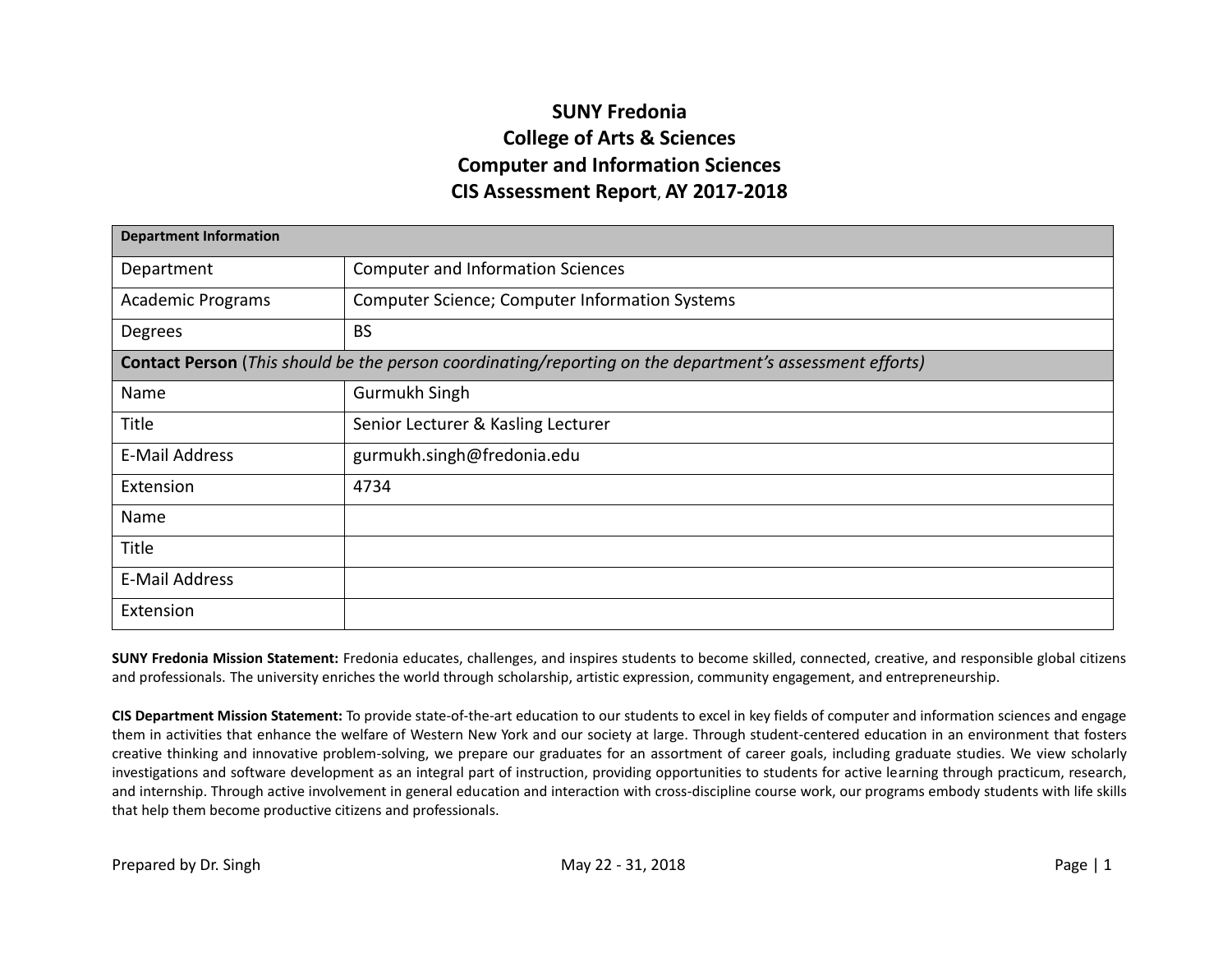The CS department has adopted eleven student learning SLOs (SLO's) from ABET website. Thisselection depends upon which CS/IS track is to be considered suitable for ABET accreditation. Please keep in mind that for Information Systems (IS) track, SLO 'K' is invalid. We have mapped these SLO's to the corresponding Campus Baccalaureate Goals. A list of the CIS department SLO's is displayed initially and then our Program Educational Objectives (PEO) are presented. We reiterate that the same list of SLO's from A through I is applicable to both CS and IS tracks. That is why SLO 'J' is occurring two times in the list of SLO's: the upper SLO is for CS track and the lower one is for IS track of the CIS Department.

The following are the three Program Educational Objectives (PEO's) for our CIS Department:

- PEO 1: Pursue successful careers in computer and information science or continue to graduate studies
- PEO 2: Utilize strong problem solving and communication skills
- PEO 3: Be life-long learners and engage in professional development
- a) An ability to apply knowledge of computing and mathematics appropriate to the discipline.
- b) An ability to analyze a problem, and identify and define the computing requirements appropriate to its solution.
- c) An ability to design, implement, and evaluate a computer-based system, process, component, or program to meet desired needs.
- d) An ability to function effectively on teams to accomplish a common goal.
- e) An understanding of professional, ethical, legal, security and social issues and responsibilities.
- f) An ability to communicate effectively with a range of audiences.
- g) An ability to analyze the local and global impact of computing on individuals, organizations, and society.
- h) Recognition of the need for and an ability to engage in continuing professional development.
- i) An ability to use current techniques, skills, and tools necessary for computing practice.
- j) An ability to apply mathematical foundations, algorithmic principles, and computer science theory in the modeling and design of computer-based systems in a way that demonstrates comprehension of the tradeoffs involved in design choices. [CS]

An understanding of and an ability to support the use, delivery, and management of information systems within an Information Systems environment.  $[IS]$ 

k) An ability to apply design and development principles in the construction of software systems of varying complexity. [CS]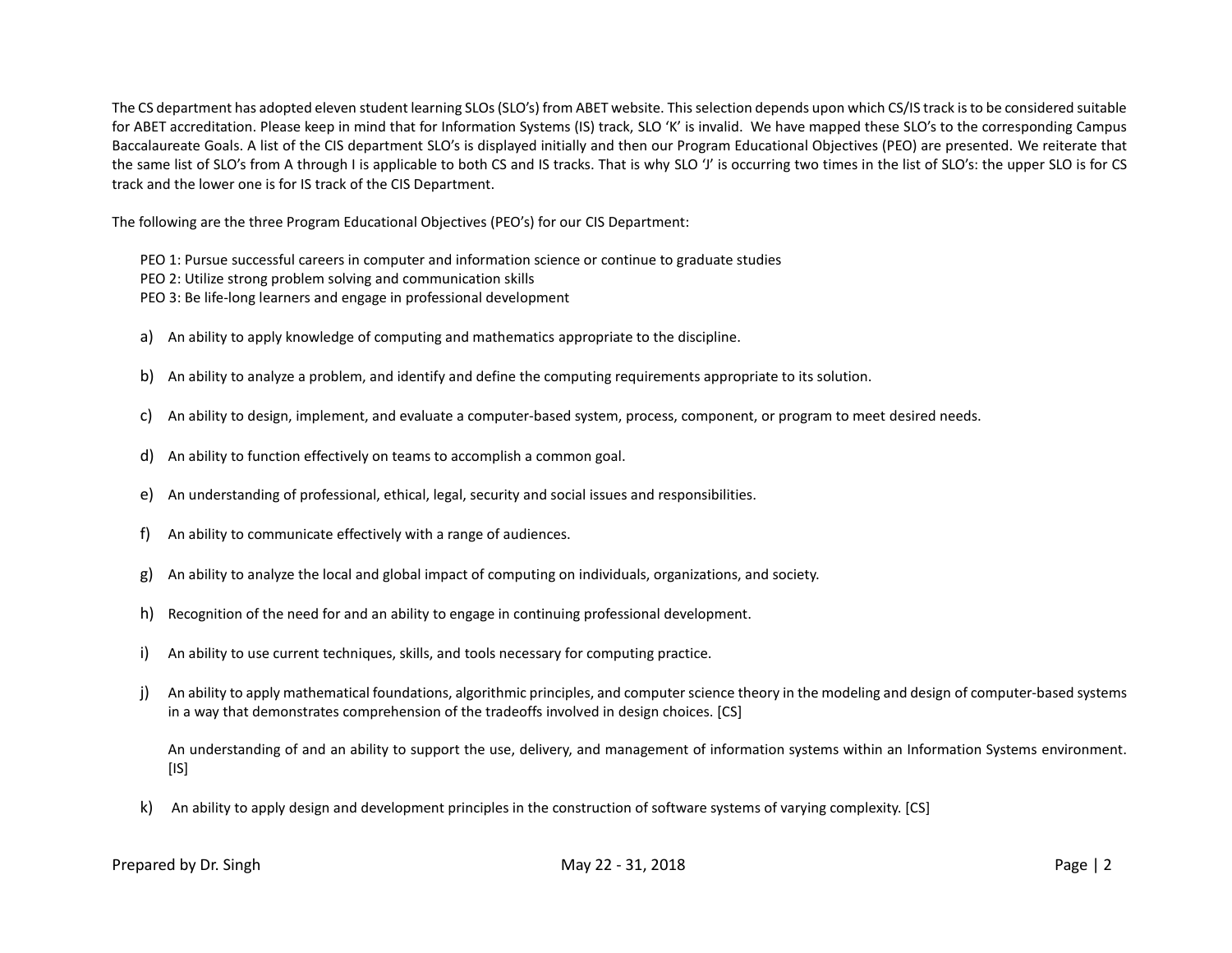The SLOs A through J/K are assessed on the basis of courses being taught in CIS Department during each semester and they correlate strongly with our PEO's. Following is a depiction of the relationship between the PEO's and SLO's, and SLO's to the campus baccalaureate goals as prepared by Dr. Zubairi. Table I shows mapping of PEO's to the corresponding SLO's.

| . 0<br>$SLO \rightarrow$ | -       | D | - | B<br>◡ |            |            | u                        |            |          | <br>- |
|--------------------------|---------|---|---|--------|------------|------------|--------------------------|------------|----------|-------|
| PEO1                     |         |   | ↗ |        |            |            |                          |            | $X$ [IS] | X[CS] |
| PEO <sub>2</sub>         | $\cdot$ |   |   |        |            | $\sqrt{ }$ |                          |            | X [CS]   |       |
| PEO <sub>3</sub>         |         |   |   |        | $\sqrt{ }$ |            | $\overline{\phantom{a}}$ | $\sqrt{ }$ | $X$ [IS] |       |

Table I: Mapping of PEO's with the corresponding SLO's

In Table II, we present mapping of the SLO's that correspond to the SUNY Fredonia campus baccalaureate goals.

Table II: Mapping of SLOs with corresponding SUNY Fredonia baccalaureate goals

| Student Learning SLOs (SLOs)               | Skilled                         | Connected                    | Creative                | Responsible               |
|--------------------------------------------|---------------------------------|------------------------------|-------------------------|---------------------------|
| A: An ability to apply knowledge of        | Students learn programming      |                              | Learn to be creative in |                           |
| computing and mathematics                  | through a sequence of           |                              | developing algorithms   |                           |
| appropriate to the discipline              | progressively difficult courses |                              | and in modeling data    |                           |
| B: An ability to analyze a problem, and    | challenging the students in     |                              | Learn to be creative in |                           |
| identify and define the computing          | several courses to solve real-  |                              | developing algorithms   |                           |
| requirements appropriate to its solution   | life problems on the computer   |                              | for solving problems    |                           |
|                                            | by developing programs          |                              | and in modeling data    |                           |
| C: An ability to design, implement, and    | Learning and using skills to    |                              |                         | Make sure the program     |
| evaluate a computer-based system,          | design and implement a          |                              |                         | or solution meets the     |
| process, component, or program to          | computer based solution.        |                              |                         | needs                     |
| meet desired needs                         |                                 |                              |                         |                           |
| D: An ability to function effectively on   |                                 | Students work in teams to    |                         | Students meet             |
| teams to accomplish a common goal          |                                 | complete a project and share |                         | deadlines for various     |
|                                            |                                 | their part of solution with  |                         | reports                   |
|                                            |                                 | others                       |                         |                           |
| E: An understanding of professional,       |                                 |                              |                         | Students get the          |
| ethical, legal, security and social issues |                                 |                              |                         | knowledge of ethical      |
| and responsibilities                       |                                 |                              |                         | and security issues in IT |
|                                            |                                 |                              |                         | and computer industry.    |
| F: An ability to communicate effectively   |                                 | In oral communication        |                         |                           |
| with a range of audiences                  |                                 | courses, students give       |                         |                           |
|                                            |                                 | presentations, handle Q & A  |                         |                           |
|                                            |                                 | and evaluate each other      |                         |                           |
| G: An ability to analyze the local and     |                                 |                              |                         | Students study            |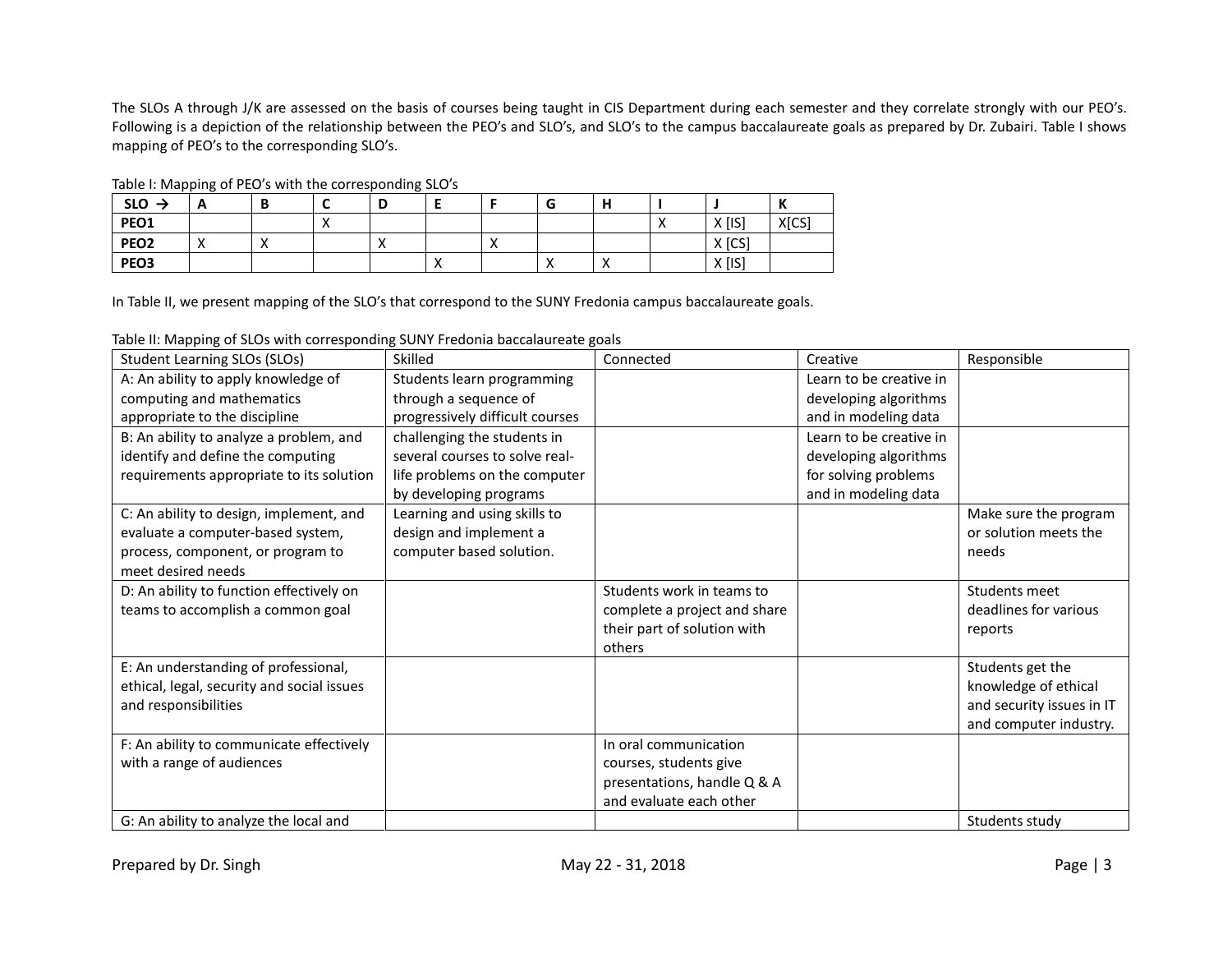| global impact of computing on<br>individuals, organizations, and society                                                                                                                                                                                               |                                                                                                                    |                                                                                                                       |                                                                                                         | examples of the impact<br>of computing on global<br>society.                                      |
|------------------------------------------------------------------------------------------------------------------------------------------------------------------------------------------------------------------------------------------------------------------------|--------------------------------------------------------------------------------------------------------------------|-----------------------------------------------------------------------------------------------------------------------|---------------------------------------------------------------------------------------------------------|---------------------------------------------------------------------------------------------------|
| H: Recognition of the need for and an<br>ability to engage in continuing<br>professional development                                                                                                                                                                   |                                                                                                                    | Through Internships, the<br>students connect to each<br>other and engage in<br>continuous professional<br>development |                                                                                                         | Students show a sense<br>of responsibility by<br>taking the professional<br>internships seriously |
| I: An ability to use current techniques,<br>skills, and tools necessary for computing<br>practice.                                                                                                                                                                     | In programming and web<br>design courses, students need<br>to use modern tools and be<br>on top of the technology. |                                                                                                                       | <b>Students find creative</b><br>ways of using current<br>technique and skills.                         |                                                                                                   |
| J: An understanding of processes that<br>support the delivery and management of<br>information systems within a specific<br>application environment. [IS]                                                                                                              | Students acquire appropriate<br>skills on several topics in<br>concerning information<br>systems processes         |                                                                                                                       | Students create<br>models that support<br>delivery/management<br>of information<br>systems              |                                                                                                   |
| J: An ability to apply mathematical<br>foundations, algorithmic principles, and<br>computer science theory in the<br>modeling and design of computer-based<br>systems in a way that demonstrates<br>comprehension of the tradeoffs<br>involved in design choices. [CS] |                                                                                                                    |                                                                                                                       | Students do model<br>and design computing<br>systems in a variety of<br>ways using creative<br>options. |                                                                                                   |
| K: An ability to apply design and<br>development principles in the<br>construction of software systems of<br>varying complexity. [CS}                                                                                                                                  | Students enhance their skills<br>by designing software systems<br>in a variety of languages and<br>platforms.      |                                                                                                                       |                                                                                                         |                                                                                                   |

Dr. Singh and Dr. Zubairi have created the curriculum map and assessment plan 2014 for Computer Science (CS) and Information Systems (IS) tracks. The curriculum map shows a mapping of the courses to one or more corresponding SLO's. In the assessment plan, a number of performance criteria (PC) has been developed for each SLO. The specific courses are identified that satisfy these performance criteria, and consequently are picked for assessment in each semester. For each SLO, a rubric sheet is designed that depicts specific milestones to be achieved by the students to meet or exceed the standard. The rubric sheet also identifies the shortcomings, which are demonstrated by those students who fail to meet the standard.

In the beginning of each semester, the Assessment Coordinator identifies the courses to be picked for assessment work and informs the Instructors teaching those courses for which SLO's data collection is to be done. Instructors refer to the rubric sheets as a guideline to figure out the specific milestones for students to be achieved. This prior information helps the Instructors to prepare and include specific questions in their course quizzes, assignments, exams and projects.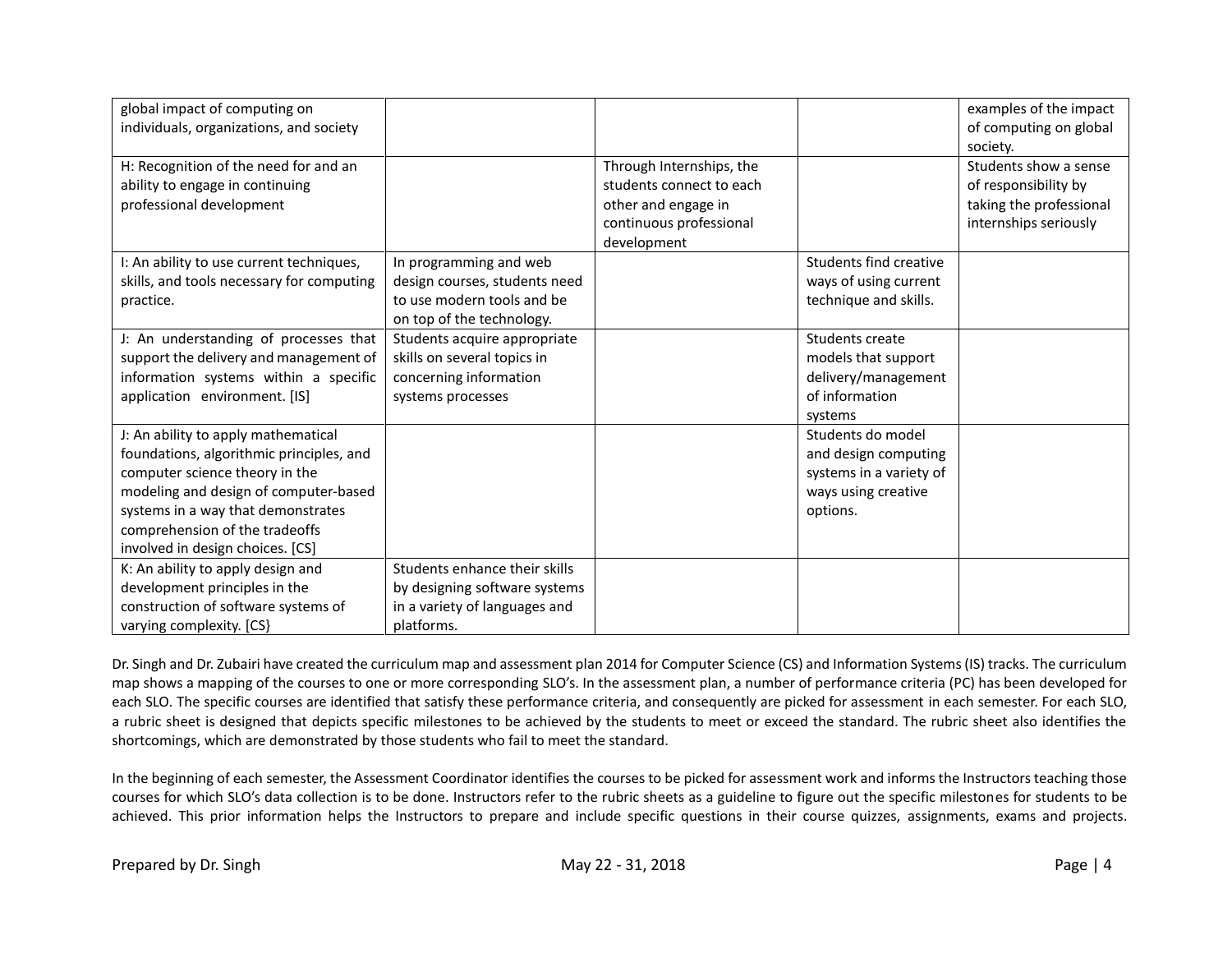Consequently, instructors design/create exams, assignments and projects that include the relevant kind of work to be performed by the students. As the semester progresses, the Instructors are reminded periodically about the collection of assessment data. Finally, at the end of the semester, the Instructors turn in the collected assessment data to the Assessment Chair. Based on the data collected, the pertinent SLO's are assessed. In spring 2018 semester, a list of courses depicted in Table III is assessed, which is based on the curriculum map and the response gotten from the Instructors teaching relevant courses.

| <b>S. No.</b>  | Course # & Instructor                               | <b>Student Learning SLOs (SLOs) To Be Assessed</b> |
|----------------|-----------------------------------------------------|----------------------------------------------------|
| $\mathbf{1}$ . | CSIT201: Zubairi                                    | All Es, & G1, G2                                   |
| 2.             | CSIT221: Buzi & Haider                              | $\mathsf{I}1$                                      |
| 3.             | CSIT224: Singh                                      | A2, B3                                             |
| 4.             | CSIT231: Szocki                                     | 14                                                 |
| 5.             | CSIT241 & CSIT242: Maloney                          | A3                                                 |
| 6.             | CSIT311 (Not offered this spring 2018 semester)     | A4, 12                                             |
| 7.             | <b>CSIT321: Hu</b>                                  | $\overline{13}$                                    |
| 8.             | CSIT341: Zubairi                                    | A1, A5, B2, & All Js                               |
| 9.             | CSIT425: Scialdone & Zubairi                        | B1, B4, and All Cs, Ds, Fs, & Ks                   |
| 10.            | CSIT441: Buzi                                       | All Fs                                             |
| 11.            | <b>CSIT455: Hu</b>                                  | All Fs                                             |
| 12.            | CSIT300, CSIT400, CSIT497 & CSIT499: Arnavut & Buzi | <b>Graduating Senior Exit Survey</b>               |

Table III: Information of each course, its instructor and SLO's to be assessed for spring 2018

In the actual assessment analysis of a given course taught during spring 2018, each SLO being assessed is presented and discussed. In a Table displayed on next page, we present the statement of an SLO to be assessed in first row, followed by its Assessment Method in second row, its Data Source in third row and Assessment Results in the last row. For example, for SLO 'A', we first list its five Performance Criterion (PC) A1 through A5. For each PC, we represent an abbreviation that relates to its actual description. Then, an inset table is inserted in which for each course, its corresponding PC is presented. This table contains the raw assessment data which is then combined and aggregated to produce the final result for the SLO being assessed. Each table entry contains a triplet, (x, y, z), that indicates Exceeds, Meets, Insufficient or Approaching Standard. Arithmetic means are used to combine and aggregate the results. At the end of computation, an actual number of students is used for calculating percentile performances. Arithmetic means are used instead of geometric means because for each PC, the range of values is the same, i.e., the total number of students in a class. Adding the PC values across multiple courses by columns still results in similar patterns, which preserve the actual results. For presenting the results in categories X (Exceeds), M (Meets) and I (Approaches/Insufficient), the following mathematical formulas are used to aggregate the percentile performances. Here, 'L' is the number of courses in which a given SLO is to be assessed and 'N' is the number of performance criteria for each SLO. Each PC's performance data is listed as a fractional number,  $p/q$ , where 'q' is the total number of students in the course and 'p' is the number of students that falls in X, M or I category of performance. As an obvious example, X/(X+M+I) would be the fraction of the number of students that exceeds a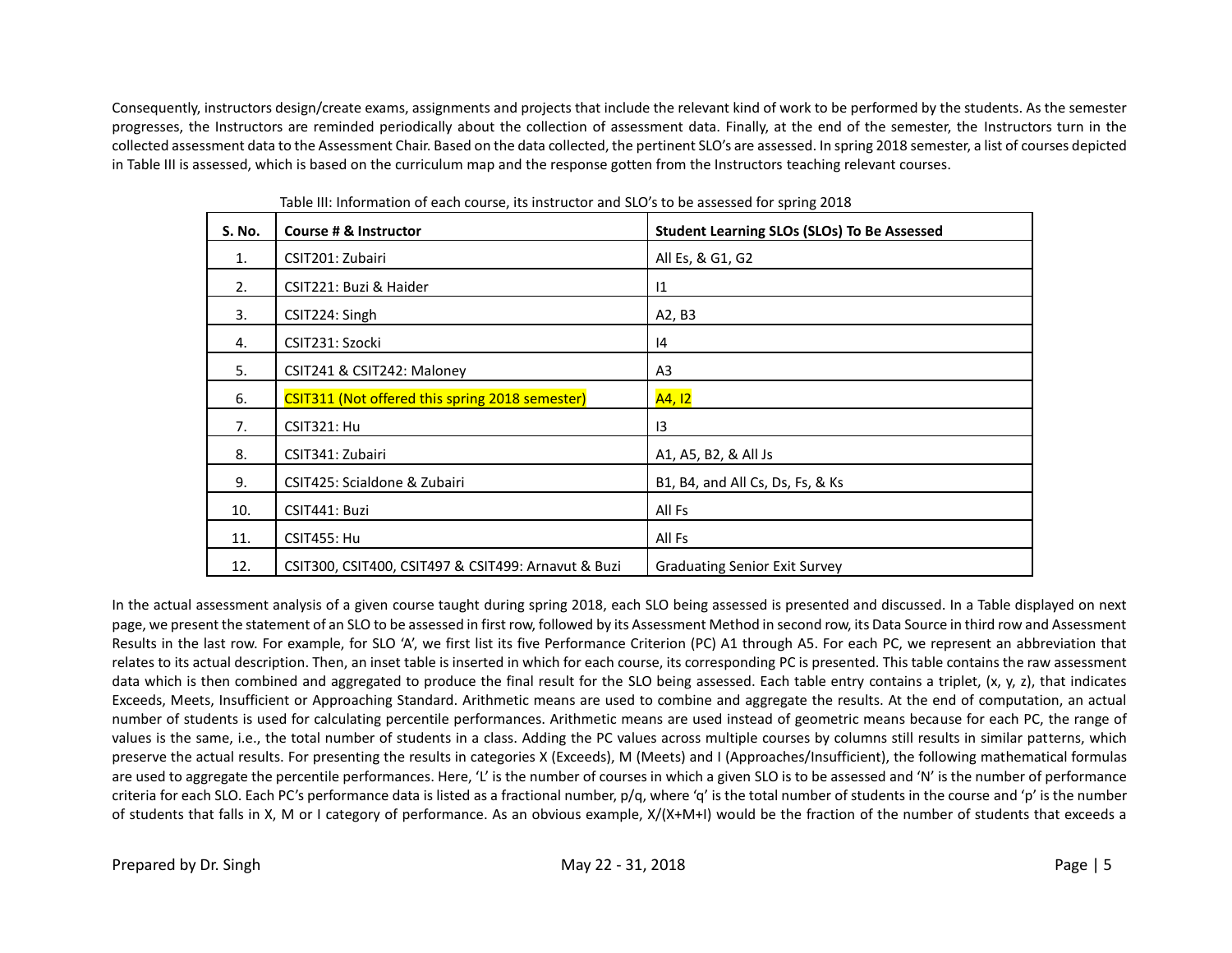specific performance criterion (PC) in a course. The following three mathematical equations are used to determine *X, M* and *I* percentile performance, respectively:

$$
X = 100 \times \sum_{j=1}^{L} [(100 \times \sum_{i=1}^{n} \frac{PCX_i}{N})^{1/L}]
$$
\n(1)

$$
M = 100 \times \sum_{j=1}^{L} \left[ (100 \times \sum_{i=1}^{n} \frac{PCM_i}{N}) / L \right]
$$
 (2)

$$
I = 100 \times \sum_{j=1}^{L} \left[ (100 \times \sum_{i=1}^{n} \frac{PCI_i}{N}) / L \right]
$$
 (3)

| <b>Assessment of Student Learning SLOs (SLOs)</b>                  |                                                                                                                                                                                                                                                                                                                                                                                                                                                                                                                                                                                                                                                                       |                                                                                                                                                                                                                                                                                                                                                                                                                               |          |            |          |                                                                                                                                              |  |  |  |  |
|--------------------------------------------------------------------|-----------------------------------------------------------------------------------------------------------------------------------------------------------------------------------------------------------------------------------------------------------------------------------------------------------------------------------------------------------------------------------------------------------------------------------------------------------------------------------------------------------------------------------------------------------------------------------------------------------------------------------------------------------------------|-------------------------------------------------------------------------------------------------------------------------------------------------------------------------------------------------------------------------------------------------------------------------------------------------------------------------------------------------------------------------------------------------------------------------------|----------|------------|----------|----------------------------------------------------------------------------------------------------------------------------------------------|--|--|--|--|
| <b>Programs: Computer Science and Computer Information Systems</b> |                                                                                                                                                                                                                                                                                                                                                                                                                                                                                                                                                                                                                                                                       |                                                                                                                                                                                                                                                                                                                                                                                                                               |          |            |          |                                                                                                                                              |  |  |  |  |
| SLO/Goal A:                                                        |                                                                                                                                                                                                                                                                                                                                                                                                                                                                                                                                                                                                                                                                       | An ability to apply knowledge of computing and mathematics appropriate to the discipline.                                                                                                                                                                                                                                                                                                                                     |          |            |          |                                                                                                                                              |  |  |  |  |
| Assessment<br>Method(s)                                            | plan                                                                                                                                                                                                                                                                                                                                                                                                                                                                                                                                                                                                                                                                  | Instructors assign programs based questions to be developed by CSIT224, CSIT241/242, and CSIT341 students. The programs are thoroughly<br>reviewed and graded by the instructors. The instructors provide the Assessment Committee Chair with a graded portfolio of a number of<br>assignments/Exam questions or project work. The Instructors include specific exams questions in CSIT241, and CSIT341 as per the assessment |          |            |          |                                                                                                                                              |  |  |  |  |
| Data Source                                                        |                                                                                                                                                                                                                                                                                                                                                                                                                                                                                                                                                                                                                                                                       |                                                                                                                                                                                                                                                                                                                                                                                                                               |          |            |          | Data source is the programs written by students and graded by instructors in CSIT224, CSIT241/242, and CSIT341 as well as some specific exam |  |  |  |  |
| Assessment<br>Results                                              | questions from these three courses to be assessed.<br>Following are the assessment results as per performance criteria A1, A3 and A5<br>A1. (DATA) Demonstrates an understanding of basic data structures and their representation<br>A2. (OOPL) Demonstrates an understanding of a high-level object-oriented programming language and software design<br>A3. (DIGITAL) Demonstrates an understanding of number systems and digital logic<br>A5. (ALGM) Demonstrates an understanding of analysis of algorithms<br>Each triplet (x, y, z) indicates (exceeds, meets, insufficient or approaching)<br>A2 (OBJECT)<br>Course<br>A1 (DATA)<br>A3 (DIGITAL)<br>A5 (ALGM) |                                                                                                                                                                                                                                                                                                                                                                                                                               |          |            |          |                                                                                                                                              |  |  |  |  |
|                                                                    | CSIT224                                                                                                                                                                                                                                                                                                                                                                                                                                                                                                                                                                                                                                                               |                                                                                                                                                                                                                                                                                                                                                                                                                               | 71, 7, 2 |            |          |                                                                                                                                              |  |  |  |  |
|                                                                    | CSIT241, 242                                                                                                                                                                                                                                                                                                                                                                                                                                                                                                                                                                                                                                                          |                                                                                                                                                                                                                                                                                                                                                                                                                               |          | 152, 0, 28 |          |                                                                                                                                              |  |  |  |  |
|                                                                    | <b>CSIT341</b>                                                                                                                                                                                                                                                                                                                                                                                                                                                                                                                                                                                                                                                        | 13, 9, 2                                                                                                                                                                                                                                                                                                                                                                                                                      |          |            | 4, 0, 20 |                                                                                                                                              |  |  |  |  |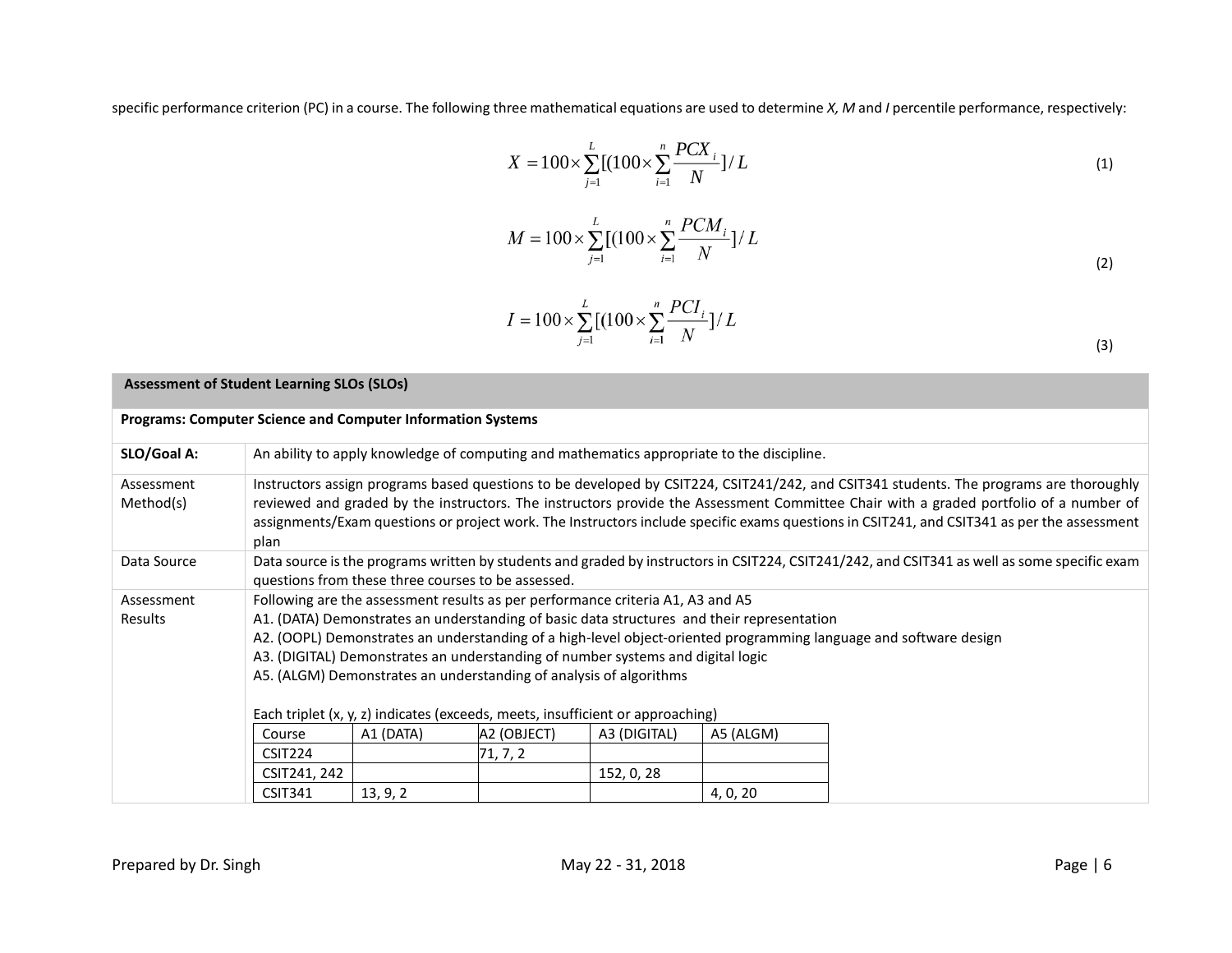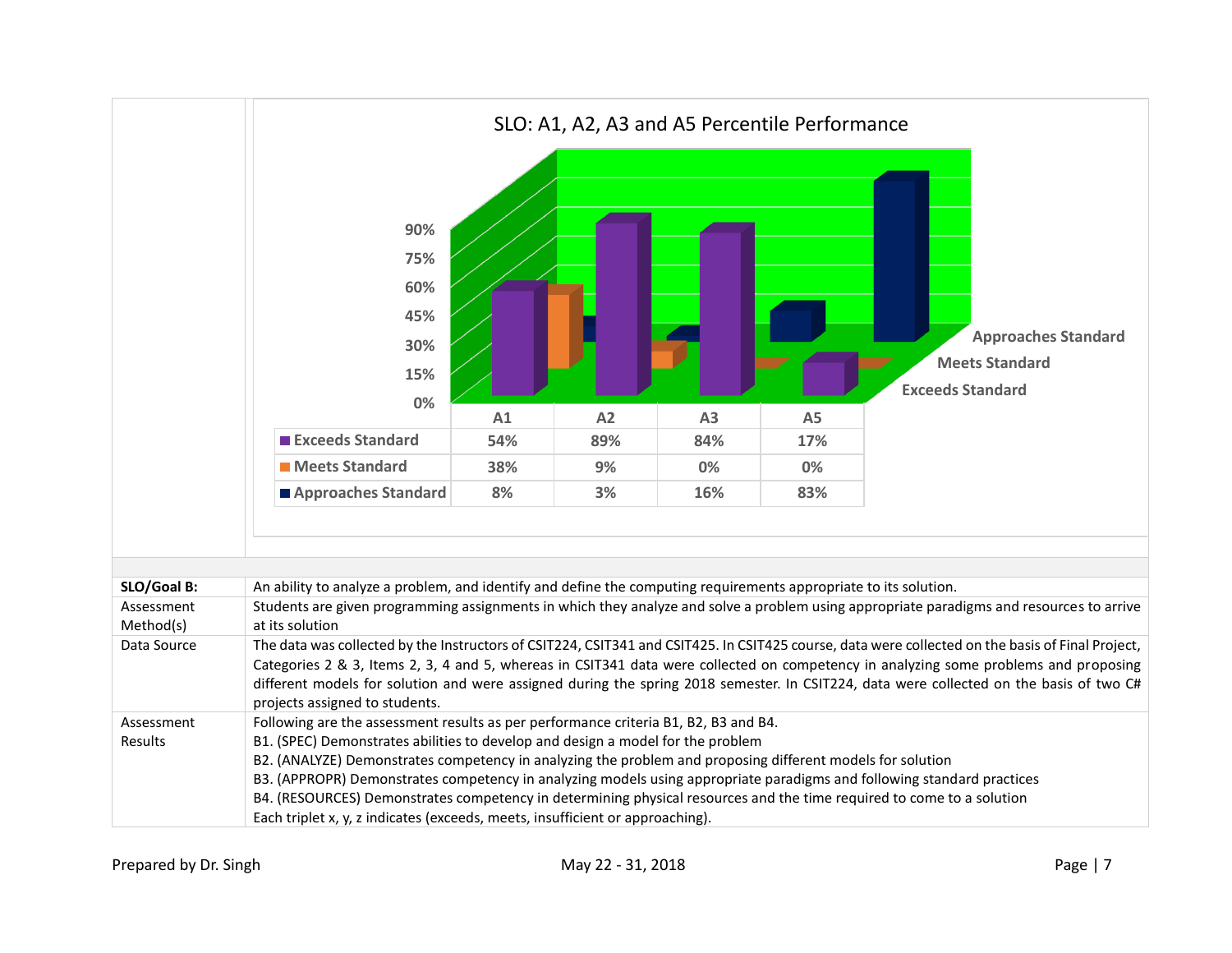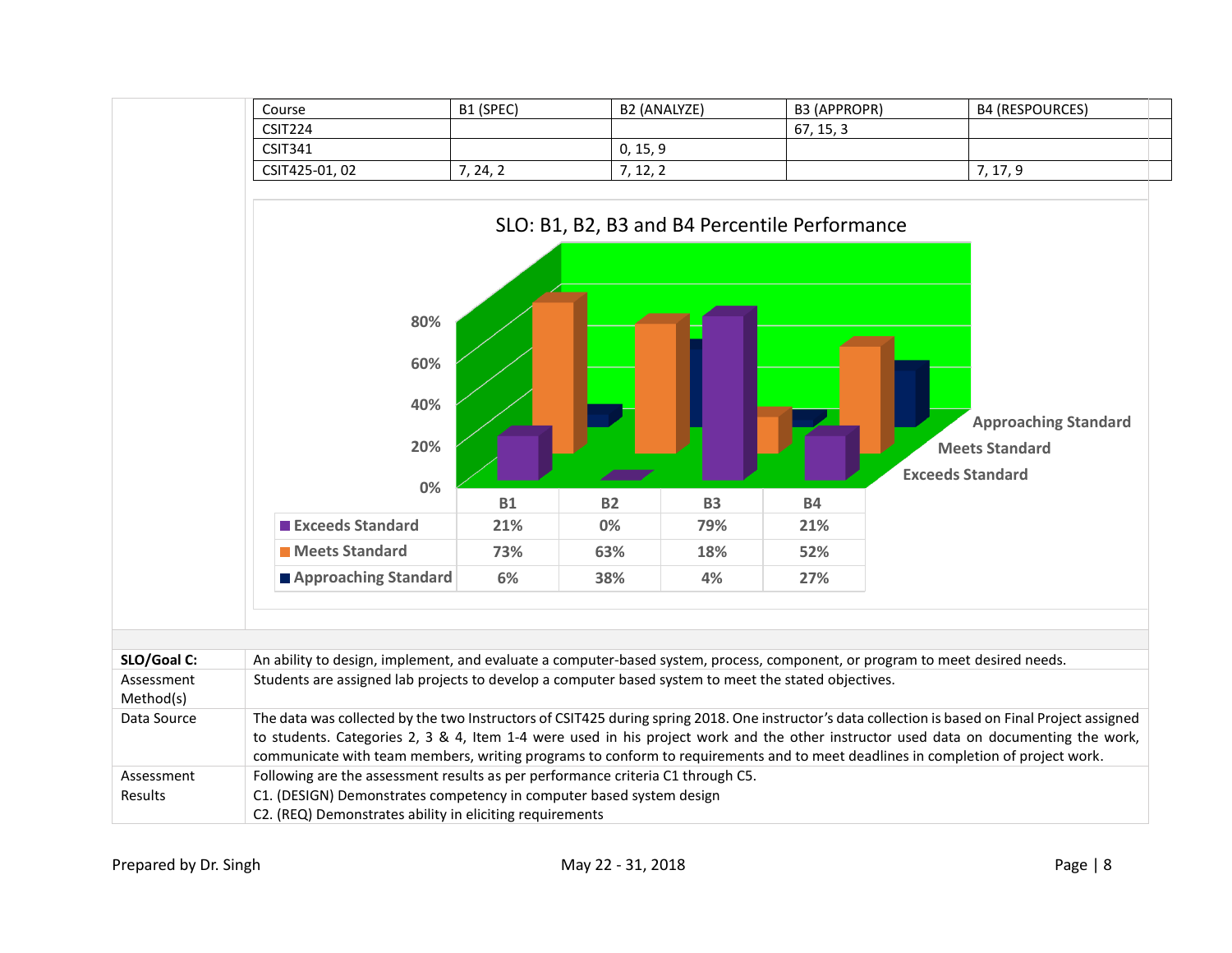|                         | C3. (METRIC) Demonstrates competency in developing project metrics<br>C4. (TEST) Demonstrates competency in creating and executing test plans<br>C5. (OPTIM) Demonstrates competency in comparing alternative solutions and selecting the optimal one.<br>Each triplet x, y, z indicates (exceeds, meets, insufficient or approaching).<br>Course<br>C1 (DESIGN)<br>$C2$ (REQ)<br>C3 (METRIC)<br>C4 (TEST)<br>C5 (OPTIM) |           |                                                   |                |                                  |                                                                                                                                                                                                                                                                                     |  |  |  |  |  |  |
|-------------------------|--------------------------------------------------------------------------------------------------------------------------------------------------------------------------------------------------------------------------------------------------------------------------------------------------------------------------------------------------------------------------------------------------------------------------|-----------|---------------------------------------------------|----------------|----------------------------------|-------------------------------------------------------------------------------------------------------------------------------------------------------------------------------------------------------------------------------------------------------------------------------------|--|--|--|--|--|--|
|                         |                                                                                                                                                                                                                                                                                                                                                                                                                          |           |                                                   |                |                                  |                                                                                                                                                                                                                                                                                     |  |  |  |  |  |  |
|                         | CSIT425-01, 02<br>7, 10, 16                                                                                                                                                                                                                                                                                                                                                                                              | 18, 12, 3 | 8, 10, 15                                         | 14, 9, 12      | 13, 2, 18                        |                                                                                                                                                                                                                                                                                     |  |  |  |  |  |  |
|                         |                                                                                                                                                                                                                                                                                                                                                                                                                          |           | SLO: C1, C2, C3, C4 and C5 Percentile Performance |                |                                  |                                                                                                                                                                                                                                                                                     |  |  |  |  |  |  |
|                         | 60%                                                                                                                                                                                                                                                                                                                                                                                                                      |           |                                                   |                |                                  |                                                                                                                                                                                                                                                                                     |  |  |  |  |  |  |
|                         | 50%                                                                                                                                                                                                                                                                                                                                                                                                                      |           |                                                   |                |                                  |                                                                                                                                                                                                                                                                                     |  |  |  |  |  |  |
|                         | 40%                                                                                                                                                                                                                                                                                                                                                                                                                      |           |                                                   |                |                                  |                                                                                                                                                                                                                                                                                     |  |  |  |  |  |  |
|                         | 30%                                                                                                                                                                                                                                                                                                                                                                                                                      |           |                                                   |                |                                  |                                                                                                                                                                                                                                                                                     |  |  |  |  |  |  |
|                         | 20%                                                                                                                                                                                                                                                                                                                                                                                                                      |           |                                                   |                |                                  | <b>Approaching Standard</b>                                                                                                                                                                                                                                                         |  |  |  |  |  |  |
|                         | 10%                                                                                                                                                                                                                                                                                                                                                                                                                      |           |                                                   |                |                                  | <b>Meets Standard</b>                                                                                                                                                                                                                                                               |  |  |  |  |  |  |
|                         | 0%                                                                                                                                                                                                                                                                                                                                                                                                                       |           |                                                   |                |                                  | <b>Exceeds Standard</b>                                                                                                                                                                                                                                                             |  |  |  |  |  |  |
|                         |                                                                                                                                                                                                                                                                                                                                                                                                                          | C1        | C <sub>2</sub>                                    | C <sub>3</sub> | C <sub>4</sub><br>C <sub>5</sub> |                                                                                                                                                                                                                                                                                     |  |  |  |  |  |  |
|                         | <b>Exceeds Standard</b>                                                                                                                                                                                                                                                                                                                                                                                                  | 21%       | 55%                                               | 24%            | 40%<br>39%                       |                                                                                                                                                                                                                                                                                     |  |  |  |  |  |  |
|                         | <b>Meets Standard</b>                                                                                                                                                                                                                                                                                                                                                                                                    | 30%       | 36%                                               | 30%            | 26%<br>6%                        |                                                                                                                                                                                                                                                                                     |  |  |  |  |  |  |
|                         | Approaching Standard                                                                                                                                                                                                                                                                                                                                                                                                     | 48%       | 9%                                                | 45%            | 55%<br>34%                       |                                                                                                                                                                                                                                                                                     |  |  |  |  |  |  |
|                         |                                                                                                                                                                                                                                                                                                                                                                                                                          |           |                                                   |                |                                  |                                                                                                                                                                                                                                                                                     |  |  |  |  |  |  |
| SLO/Goal D:             | An ability to function effectively on teams to accomplish a common goal.                                                                                                                                                                                                                                                                                                                                                 |           |                                                   |                |                                  |                                                                                                                                                                                                                                                                                     |  |  |  |  |  |  |
| Assessment<br>Method(s) | Done through project portfolio and peer evaluations.                                                                                                                                                                                                                                                                                                                                                                     |           |                                                   |                |                                  |                                                                                                                                                                                                                                                                                     |  |  |  |  |  |  |
| Data Source             | team members, writing programs to confirm to requirements and to meet deadlines in completion of project work.                                                                                                                                                                                                                                                                                                           |           |                                                   |                |                                  | The data was collected by the two Instructors of CSIT425 on the basis of Final Project. One instructor used group project total, surveys, and<br>submission deadlines measures in data collection. The other instructor employed measures on documenting the work, communicate with |  |  |  |  |  |  |
| Assessment<br>Results   | Following are the assessment results as per performance criteria D1 through D4.<br>D1. (DOCU) Demonstrates ability to document well the work.                                                                                                                                                                                                                                                                            |           |                                                   |                |                                  |                                                                                                                                                                                                                                                                                     |  |  |  |  |  |  |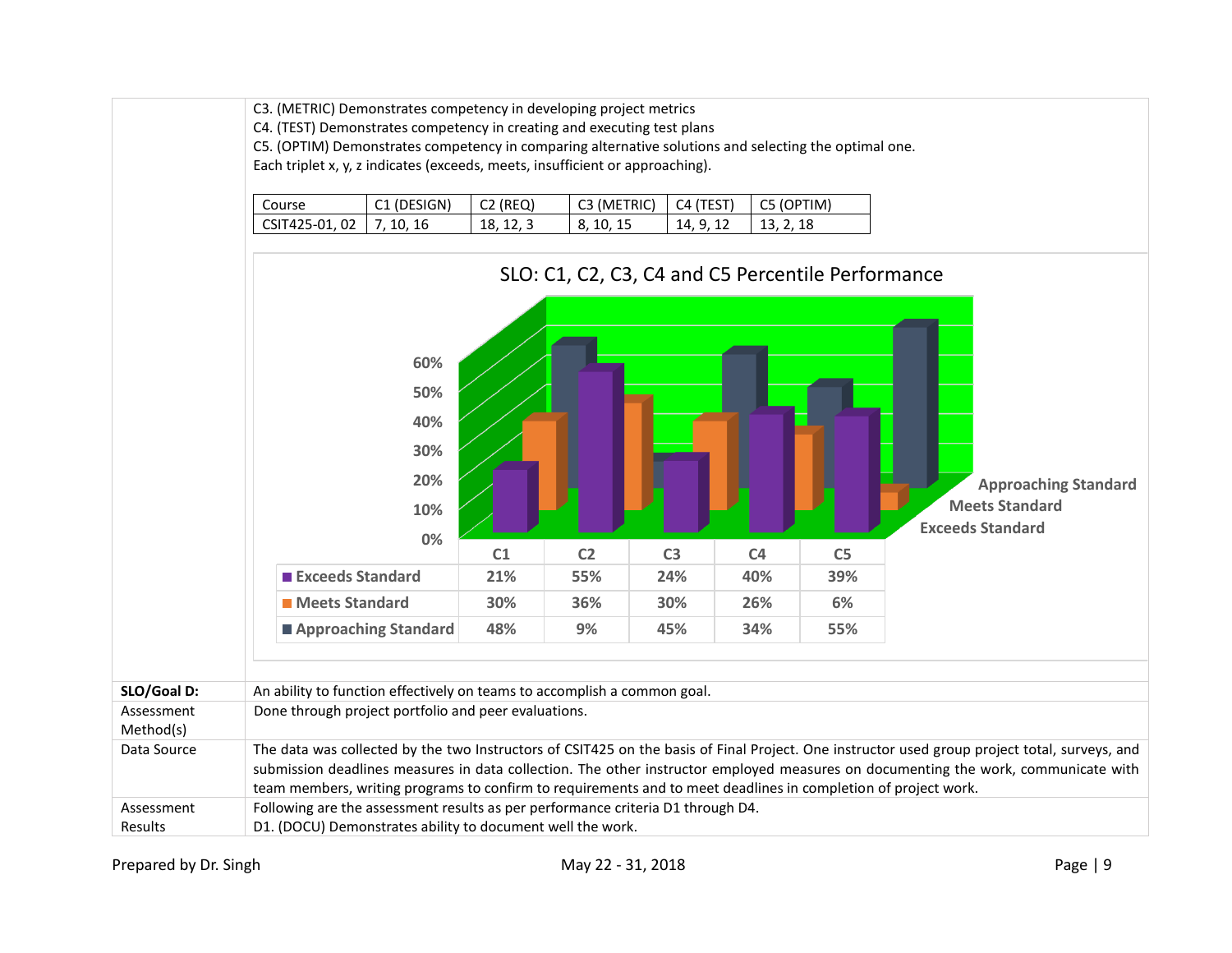D2. (INTER) Demonstrates ability to communicate with team members, listen actively, provide feedback and share information.

D3. (VALID) Demonstrates the ability to validate research on an assigned relational database systems topic using empirical evidence to support claims.

D4. (DEAD) Demonstrates ability to meet deadlines.

Each triplet x, y, z indicates (exceeds, meets, insufficient or approaching).

| Course        | (DOCU)<br>D1    | (INTER)<br>D2   | D3 (VALID)             | D4 (DEAD) |
|---------------|-----------------|-----------------|------------------------|-----------|
| CSIT425-01,02 | ノマ<br>. ت<br>J. | 11,<br><b>.</b> | 6.<br>U,<br>$\epsilon$ | 13, 5, 15 |

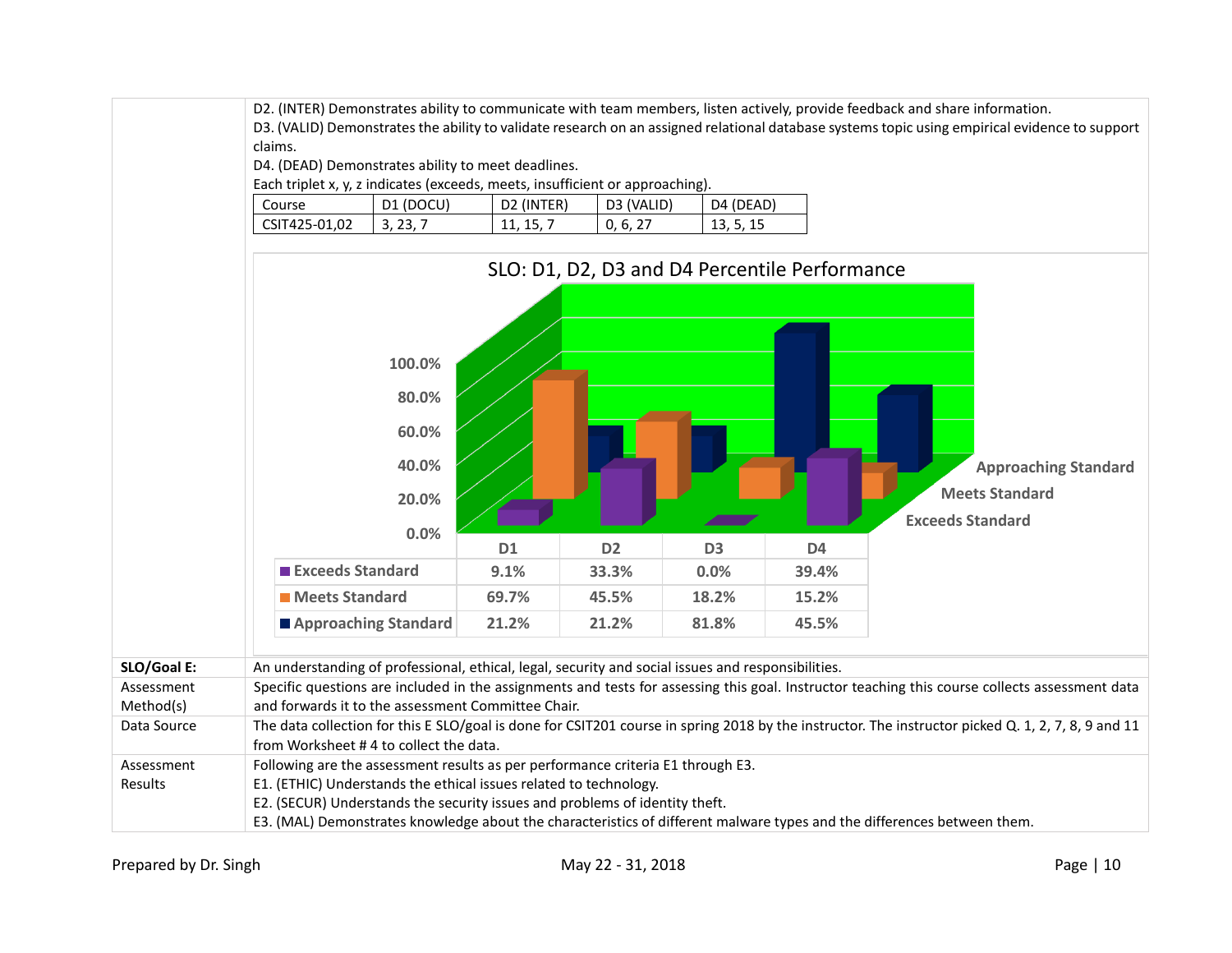

with other students, good control on ppt. slides, well organization of talk, and covering the topic completely.

Assessment Following are the assessment results as per performance criteria (PC) F1 through F4.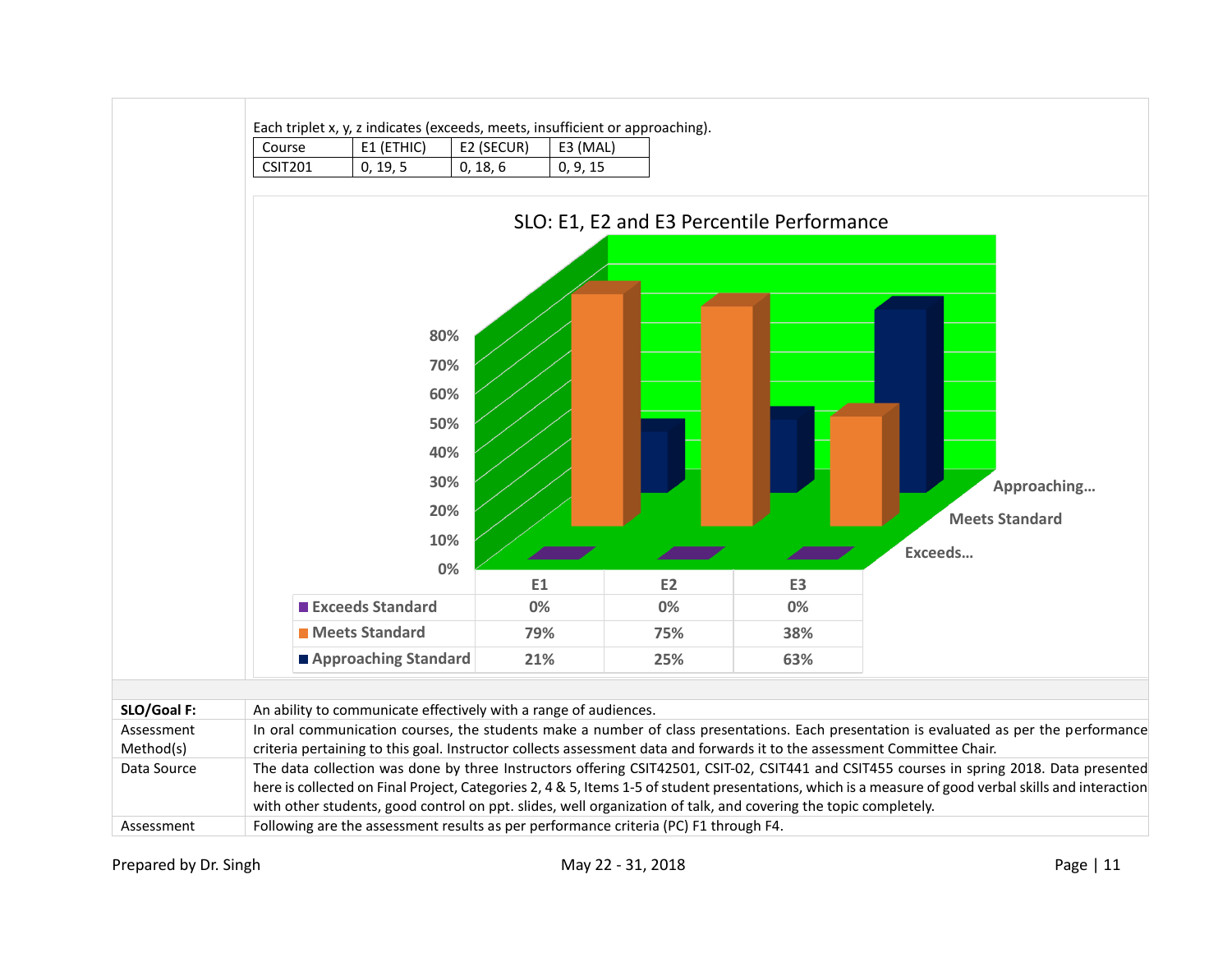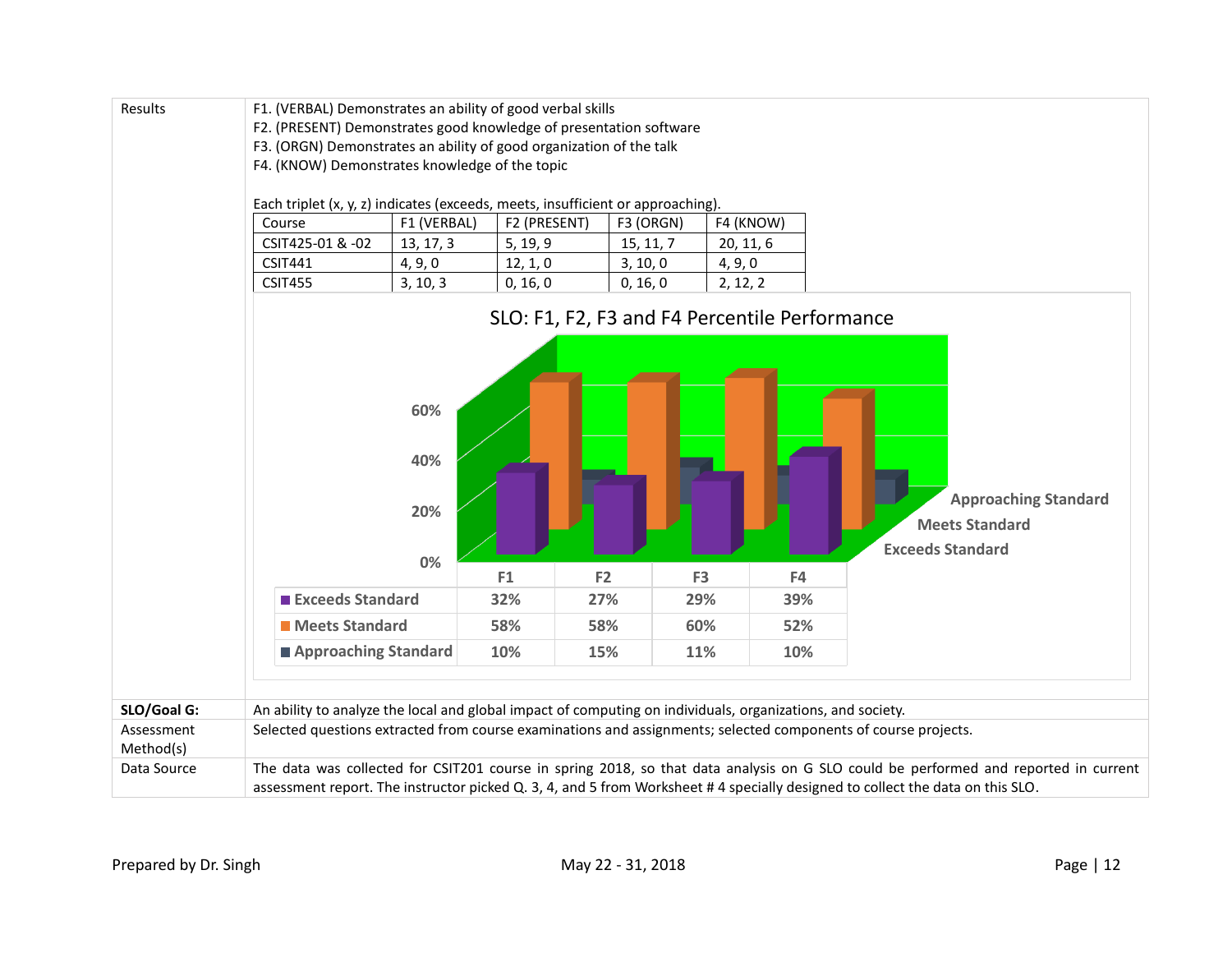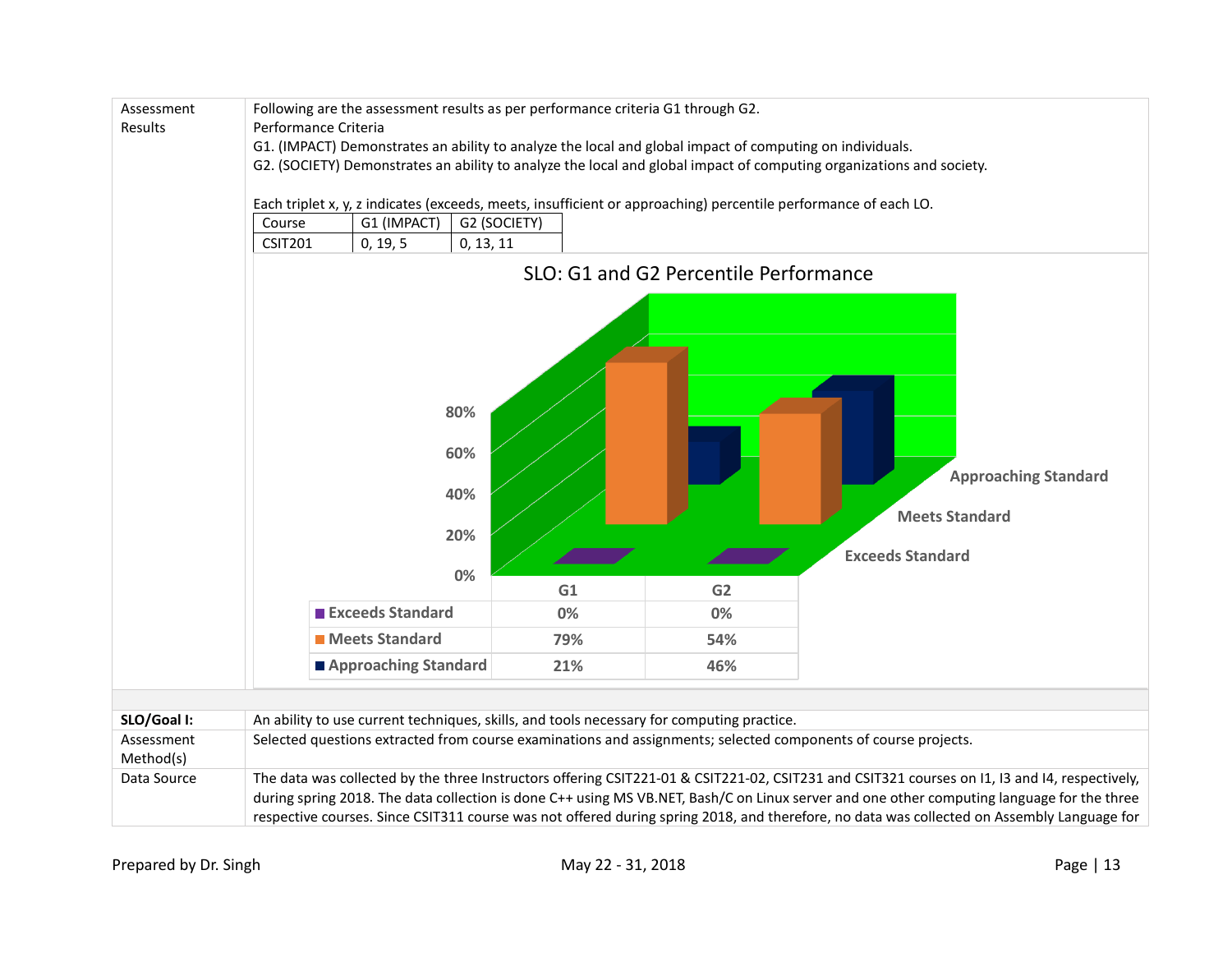|                         | SLO, 12.                                                                                                       |           |             |                        |          |                                           |                                                                                                                                           |  |  |  |  |  |
|-------------------------|----------------------------------------------------------------------------------------------------------------|-----------|-------------|------------------------|----------|-------------------------------------------|-------------------------------------------------------------------------------------------------------------------------------------------|--|--|--|--|--|
| Assessment              | Following are the assessment results as per performance criteria I1 through I4.<br>Performance Criteria        |           |             |                        |          |                                           |                                                                                                                                           |  |  |  |  |  |
| Results                 | I1. (C++) Demonstrates competency in C++ programming.                                                          |           |             |                        |          |                                           |                                                                                                                                           |  |  |  |  |  |
|                         |                                                                                                                |           |             |                        |          |                                           |                                                                                                                                           |  |  |  |  |  |
|                         | I2. (ASSEMB) Demonstrates competency in assembly language programming                                          |           |             |                        |          |                                           |                                                                                                                                           |  |  |  |  |  |
|                         | I3. (OTHER) Demonstrates competency in programming in other languages                                          |           |             |                        |          |                                           |                                                                                                                                           |  |  |  |  |  |
|                         | I4. (UNIX) Demonstrates competency in the use of the UNIX operating system                                     |           |             |                        |          |                                           |                                                                                                                                           |  |  |  |  |  |
|                         | Each triplet (x, y, z) indicates (exceeds, meets, insufficient or approaching).                                |           |             |                        |          |                                           |                                                                                                                                           |  |  |  |  |  |
|                         |                                                                                                                |           |             |                        |          |                                           |                                                                                                                                           |  |  |  |  |  |
|                         | Course                                                                                                         | $11(C++)$ | I2 (ASSEMB) |                        | 13 (OTH) | 14 (LINUX)                                |                                                                                                                                           |  |  |  |  |  |
|                         | CSIT221-01, CSIT221-02                                                                                         | 8, 20, 19 |             |                        |          |                                           |                                                                                                                                           |  |  |  |  |  |
|                         | <b>CSIT321</b>                                                                                                 |           |             |                        | 7, 16, 8 |                                           |                                                                                                                                           |  |  |  |  |  |
|                         | <b>CSIT231</b>                                                                                                 |           |             |                        |          | 12, 103, 41                               |                                                                                                                                           |  |  |  |  |  |
|                         |                                                                                                                |           |             |                        |          | SLO: I1, I3 and I4 Percentile Performance |                                                                                                                                           |  |  |  |  |  |
|                         |                                                                                                                |           |             |                        |          |                                           |                                                                                                                                           |  |  |  |  |  |
|                         |                                                                                                                |           |             |                        |          |                                           |                                                                                                                                           |  |  |  |  |  |
|                         |                                                                                                                |           |             |                        |          |                                           |                                                                                                                                           |  |  |  |  |  |
|                         |                                                                                                                |           |             |                        |          |                                           |                                                                                                                                           |  |  |  |  |  |
|                         | 70%<br>60%                                                                                                     |           |             |                        |          |                                           |                                                                                                                                           |  |  |  |  |  |
|                         |                                                                                                                |           |             |                        |          |                                           |                                                                                                                                           |  |  |  |  |  |
|                         |                                                                                                                | 50%       |             |                        |          |                                           |                                                                                                                                           |  |  |  |  |  |
|                         |                                                                                                                | 40%       |             |                        |          |                                           |                                                                                                                                           |  |  |  |  |  |
|                         |                                                                                                                | 30%       |             |                        |          |                                           | <b>Approaching Standard</b>                                                                                                               |  |  |  |  |  |
|                         |                                                                                                                |           |             |                        |          |                                           |                                                                                                                                           |  |  |  |  |  |
|                         |                                                                                                                | 20%       |             |                        |          |                                           | <b>Meets Standard</b>                                                                                                                     |  |  |  |  |  |
|                         |                                                                                                                | 10%       |             |                        |          |                                           | <b>Exceeds Standard</b>                                                                                                                   |  |  |  |  |  |
|                         |                                                                                                                | 0%        |             |                        |          |                                           |                                                                                                                                           |  |  |  |  |  |
|                         | <b>Exceeds Standard</b>                                                                                        |           | 1<br>17%    | $\overline{13}$<br>23% | 4<br>8%  |                                           |                                                                                                                                           |  |  |  |  |  |
|                         |                                                                                                                |           |             |                        |          |                                           |                                                                                                                                           |  |  |  |  |  |
|                         | <b>Meets Standard</b>                                                                                          |           | 43%         | 52%                    | 66%      |                                           |                                                                                                                                           |  |  |  |  |  |
|                         | Approaching Standard                                                                                           |           | 40%         | 26%                    | 26%      |                                           |                                                                                                                                           |  |  |  |  |  |
|                         |                                                                                                                |           |             |                        |          |                                           |                                                                                                                                           |  |  |  |  |  |
| SLO/Goal J:             | based systems in a way that demonstrates comprehension of the tradeoffs involved in design choices.            |           |             |                        |          |                                           | An ability to apply mathematical foundations, algorithmic principles, and computer science theory in the modeling and design of computer- |  |  |  |  |  |
| Assessment<br>Method(s) | Selected questions extracted from course examinations and assignments; selected components of course projects. |           |             |                        |          |                                           |                                                                                                                                           |  |  |  |  |  |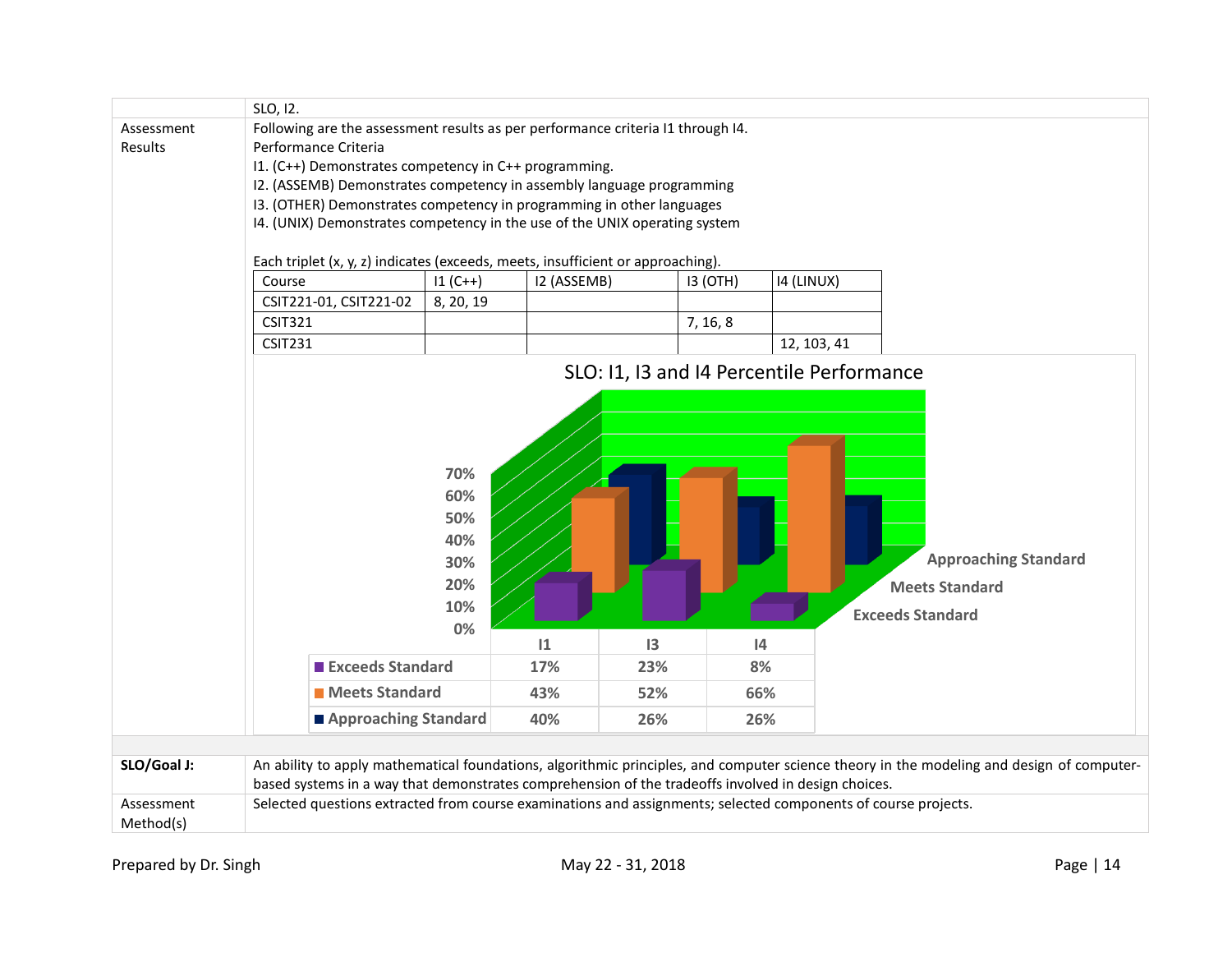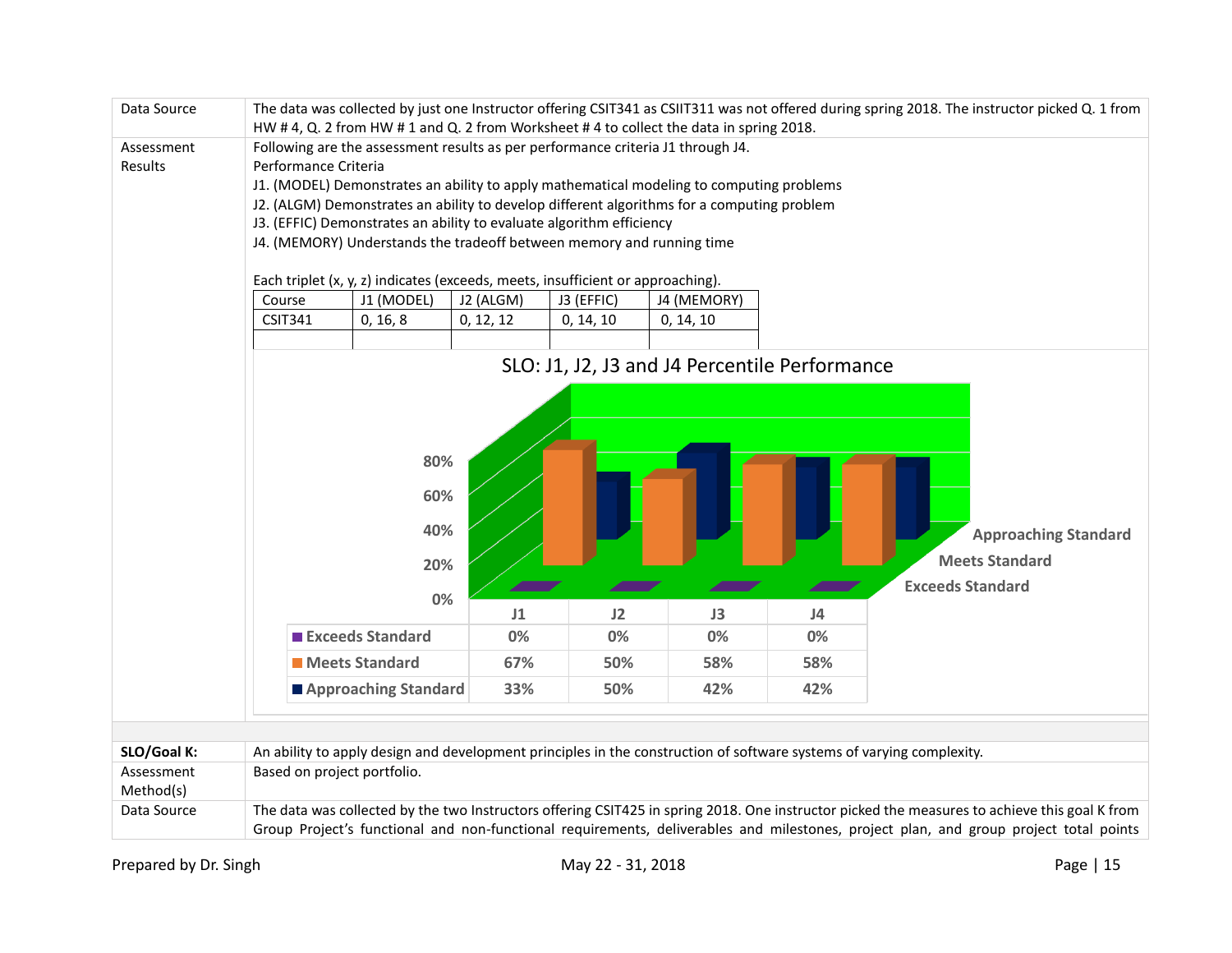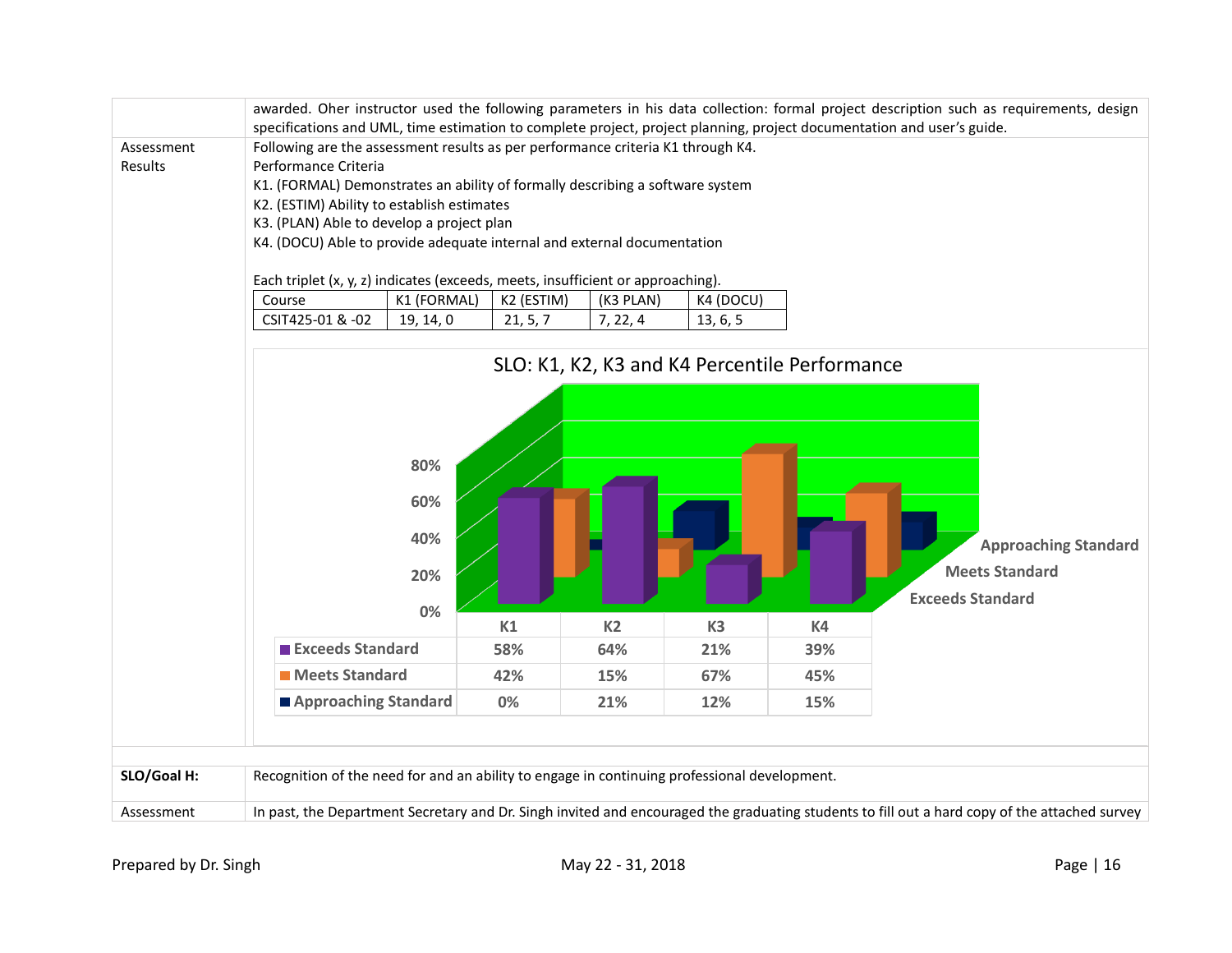| Method(s)                                                                                                                    | (Appendix I). The chair also reminded the faculty to identify the graduating students and ask them to fill out anonymously the exit survey.<br>Chair also reminded the faculty members to send the collected data to Dr. Singh before a deadline date set by him.                                                                                                                                                                                                                                                                                                                                                                                                                                                                                                                                                                                                                                                                                                                                                                                              |
|------------------------------------------------------------------------------------------------------------------------------|----------------------------------------------------------------------------------------------------------------------------------------------------------------------------------------------------------------------------------------------------------------------------------------------------------------------------------------------------------------------------------------------------------------------------------------------------------------------------------------------------------------------------------------------------------------------------------------------------------------------------------------------------------------------------------------------------------------------------------------------------------------------------------------------------------------------------------------------------------------------------------------------------------------------------------------------------------------------------------------------------------------------------------------------------------------|
|                                                                                                                              | In spring 2018, this exit survey has been redesigned using Google Form on University Google Drive storage space so that students could fill it<br>out online anonymously. Senior students graduating in spring 2018 were requested to fill out senior exit survey before/on a deadline date set<br>by Dr. Singh. This anonymous and indirect technique would help us to refine the CIS curriculum, and consequently, the assessment report<br>during future data collection and analysis work.                                                                                                                                                                                                                                                                                                                                                                                                                                                                                                                                                                 |
| Assessment<br>Results                                                                                                        | The data is collected by the department secretary is forwarded to the Assessment Coordinator. I am pleased to state that sixteen senior<br>students participated in senior exit survey during spring of 2018. Nine students were Computer Science (CS) majors and remaining seven<br>senior students were Information Systems (IS) majors. Nine students could major in eight semesters. Six students majored in less than six<br>semesters at Fredonia University. Only one student majored in nine semesters. Among sixteen senior students, four students were transfer.<br>The students transferring to Fredonia from another school or transferring from another major have already earned 30-75 credits.<br>Consequently, this category of students spent on the average two/three years for graduating at Fredonia University. Positive and negative<br>feedback from senior students will be discussed below in conclusions section of this assessment report.                                                                                         |
| <b>Conclusions</b>                                                                                                           |                                                                                                                                                                                                                                                                                                                                                                                                                                                                                                                                                                                                                                                                                                                                                                                                                                                                                                                                                                                                                                                                |
| Have you had an                                                                                                              | The above reported results have been compiled after spending a lot of time and effort on the part of Dr. Singh in reminding the CIS faculty                                                                                                                                                                                                                                                                                                                                                                                                                                                                                                                                                                                                                                                                                                                                                                                                                                                                                                                    |
| opportunity<br>to<br>discuss<br>these<br>within<br>results<br>your department?<br>If so, what form                           | periodically throughout the spring 2018 semester and providing them with a tailor-made rubric for recording the assessment data correctly.<br>The first department meeting to be held during beginning of Fall 2018 semester so as to take care of proper steps to enhance the quality of<br>collected data especially for the five courses CSIT201, CSIT221, CSIT231, CSIT341 and CSIT425 by the respective instructors teaching these<br>courses in fall 2018.                                                                                                                                                                                                                                                                                                                                                                                                                                                                                                                                                                                               |
| did this take?<br>What conclusions<br>were drawn about<br>student learning<br>as a result of their<br>assessment<br>efforts? | This assessment report represents a systematic study of compiled results of assessment data collected for eleven SLOs: A, B, C, D, E, F, G, H, I,<br>J and K during spring 2018 semester. As told by Dr. Zubairi that he was instrumental in developing the relevant equations to aggregate the<br>assessment data in past. These equations have been rewritten elegantly in mathematical form by Dr. Singh. Dr. Singh, collected the assessment<br>data from several Instructors and processed the raw data using MS Excel software version 2016 to arrive at the final conclusions. Almost all<br>Instructors have cooperated and provided assessment data in a timely manner. We believe that the assessment of eleven ABET SLOs just in<br>one semester is itself a great achievement, given the fact that most of full-time faculty in the department was busy in hiring one new faculty<br>during AY 2017-18. Additionally, Dr. Singh being full-time continent faculty in the CIS department has exceptionally tremendous teaching and<br>service load. |
|                                                                                                                              | The results of assessment data analysis are presented in tabular as well as in graphical form in this report at appropriate places. If we combine<br>the percentile performance of two categories: Meets and Exceeds Standard, then the results are satisfactory for almost all the ten SLO's<br>investigated in the current study except for all J1, J2, J3 and J4 for CSIT341 course, where all SLOs are below 70%, but particularly for J2, J3 and<br>J4 percentile performance is below 50%. For most of SLOs, we obtain percentile performance in the range of 70-100%. However, there are<br>several SLOs, e.g., pair A5 & B2 for CSIT341; quadruple C1, C3, C4 and C5 for CSIT425; pair D3 & D4 for CSIT425; pair E3 & G2 for CSIT201; and<br>I1 for CSIT 221 are really very low in percentile performance (only 40%), which has to be improved in future data collection and course offerings<br>in fall 2018. We conclude that more data collection is definitely required to improve upon the percentile performance of several SLOs as listed      |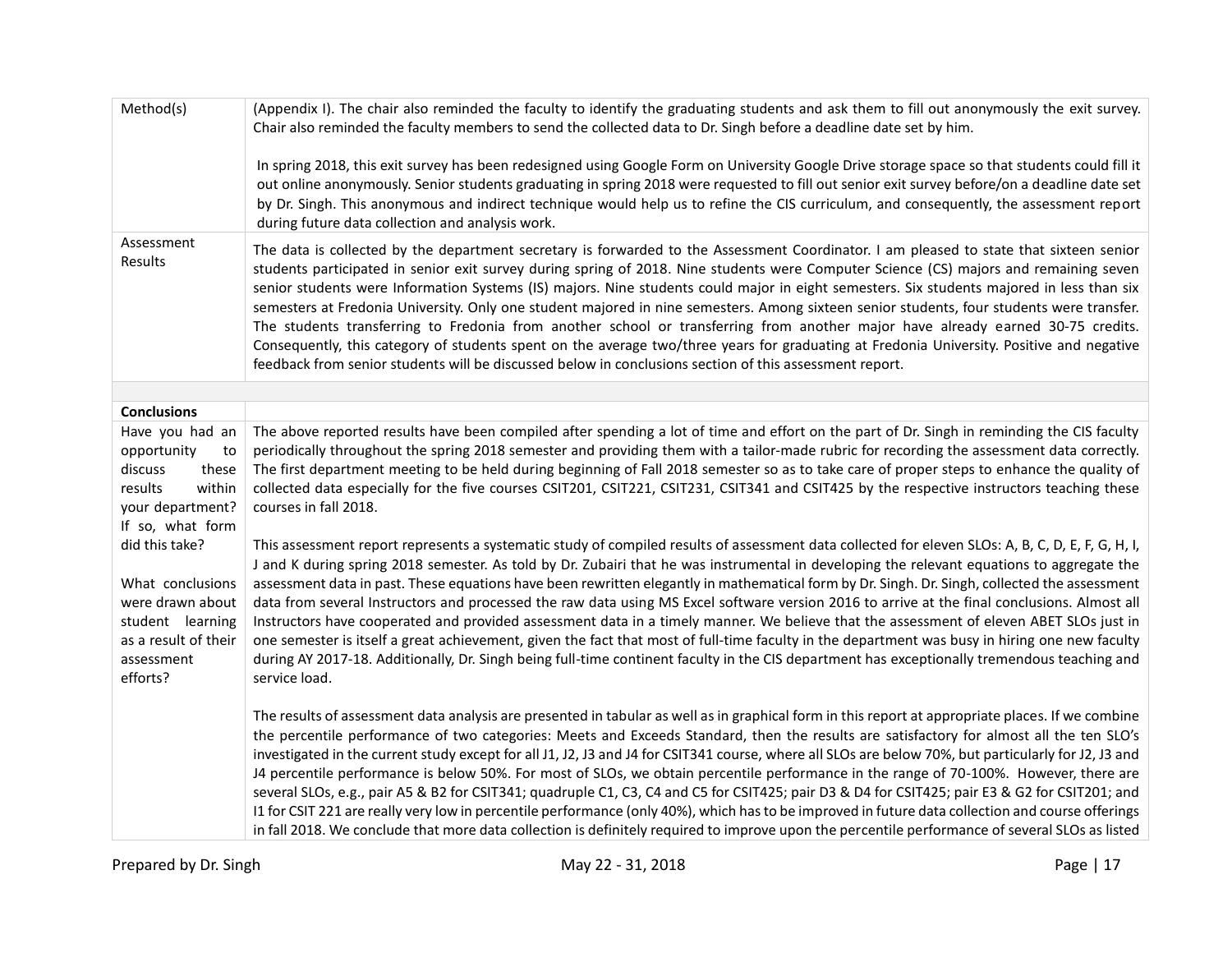above to close the loop. This important issue has to be included and discussed in the first faculty meeting to be held in August/September 2018.

At the end of this report, the results of senior exit survey are presented. When asked to rate their level of satisfaction with the CIS Department on a scale of 0 to 5, one senior who responded to Senior Exit Survey gave perfect score of 5/5. Four students rated 4/5 points and remaining eleven students rated the department in a scale of 2 - 3. The overall average of the department rating is 3.1/5.0. Eight students took internships and independent study courses. Out of several independent study/senior project/internship courses listed in exit survey by senior students, the most listed courses were CSIT300 and CSIT499, followed by CSIT496 and CSIT497. Senior students listed around 50 very useful courses being currently offered in the CIS department. Among these courses, the following courses were listed to be very useful: CSIT107, CSIT151, CSIT201, CSIT203, CSIT207, CSIT224, CSIT291, CSIT307, CSIT333, CSIT335, CSIT341, CSIT435, CSIT441, CSIT425, CSIT455, and CSIT463.

One Senior student commented, "We need more availability of computers/labs for CSIT courses. There were too many times to count that my classes should've been taken in a lab where it was taught in a classroom. You can't learn practical Computer Science in a classroom." Another Student made these comments, "The wide variety of term projects and seminars were helpful."

Here are some plus points cited by senior students in exit survey about the department and its faculty:

- 1. The CIS department seems nice and tries to provide lots of opportunities for students to grow outside of class.
- 2. Several students were able to attend conferences, seminars and workshops to broaden their knowledge.
- 3. Five senior students already have a job offer in a CS/CIS related field.
- 4. Seven students are expecting to join the graduate school in very near future.
- 5. The accessibility rating of CIS department faculty is extremely good: 4/5 points.
- 6. The senior students were very satisfied with the access to workspace labs and equipment required for their coursework.
- 7. The web program here is great and the professor is intelligent and modern.

Here are some adverse remarks made by senior students:

- 1. Department needs to update the curriculum for CS courses since many of the practices or basics being taught are outdated or not applicable in most current CS related positions. Only jobs that a CS degree truly sets you up for is an entry level software developer's job, if one is lucky. Otherwise, one has to become self-taught in a particular discipline.
- 2. Also, there is need to fire one instructor I've heard students in my class complain about her for the past two semesters, and was by far the worst professor I've had here at Fredonia.
- 3. Many professors here are outdated. I've tried going to many professors to advance my education in past what we learned in class, but to no avail.
- 4. Since web programmer professor worked another job, he was never available to advance my knowledge on the subject.
- 5. The majority of the upper level professors are not good teachers. They are hard to follow and almost all of them read straight from the ppt. slides in class.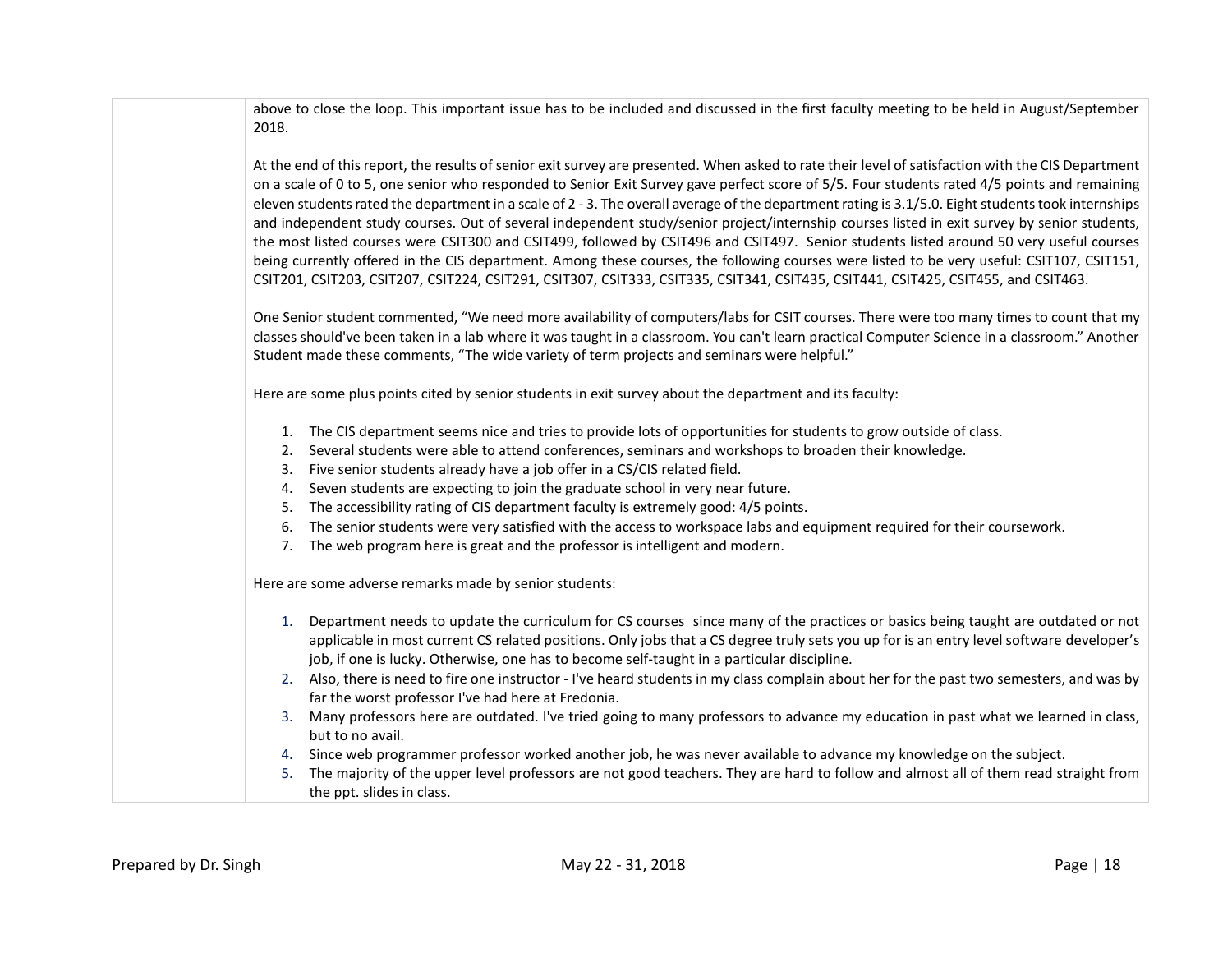# **Appendix-I**



State University of New York at Fredonia Department of Computer and Information Sciences 2154 Fenton Hall (716) 673-4820

#### **RUBRIC SHEET FOR ASSESSMENT OF PROGRAM SLO H**

#### *Recognition of the need for and an ability to engage in continuing professional development*

### **GRADUATING SENIORS EXIT SURVEY**

Please check the appropriate entry, or choose the most suitable option, or fill the blanks for each of the question given below where possible.

Date:

1. You earned your B.S. degree in

- Computer Science Advanced Computing Track / Software Development Track / General Track
- Computer Information Systems **Existems Development** System Management
	- Another major, but I got a minor in Computer Science/ Computer Information Systems

2. a. Year started at SUNY Fredonia entity of Year graduated

b. Did you change your major? Yes \_\_\_\_\_ No\_\_\_\_\_\_

If Yes:

c. What was your previous major?

d. Did you transfer from another college to  $SUNY$  Fredonia? Yes  $\overline{N}$ 

If Yes:

e. How many credit hours did you transfer?

Less than 30 Less than 30 and 60 Between 60 and 75 Over 75

f. How many semesters overall you spent at college (at SUNY Fredonia and the college your transferred from)?

3. On a scale of 6 to 1 (with 6 being Excellent and 1 being very poor): How satisfied are you with your education at the Department of Computer and Information Sciences in SUNY Fredonia?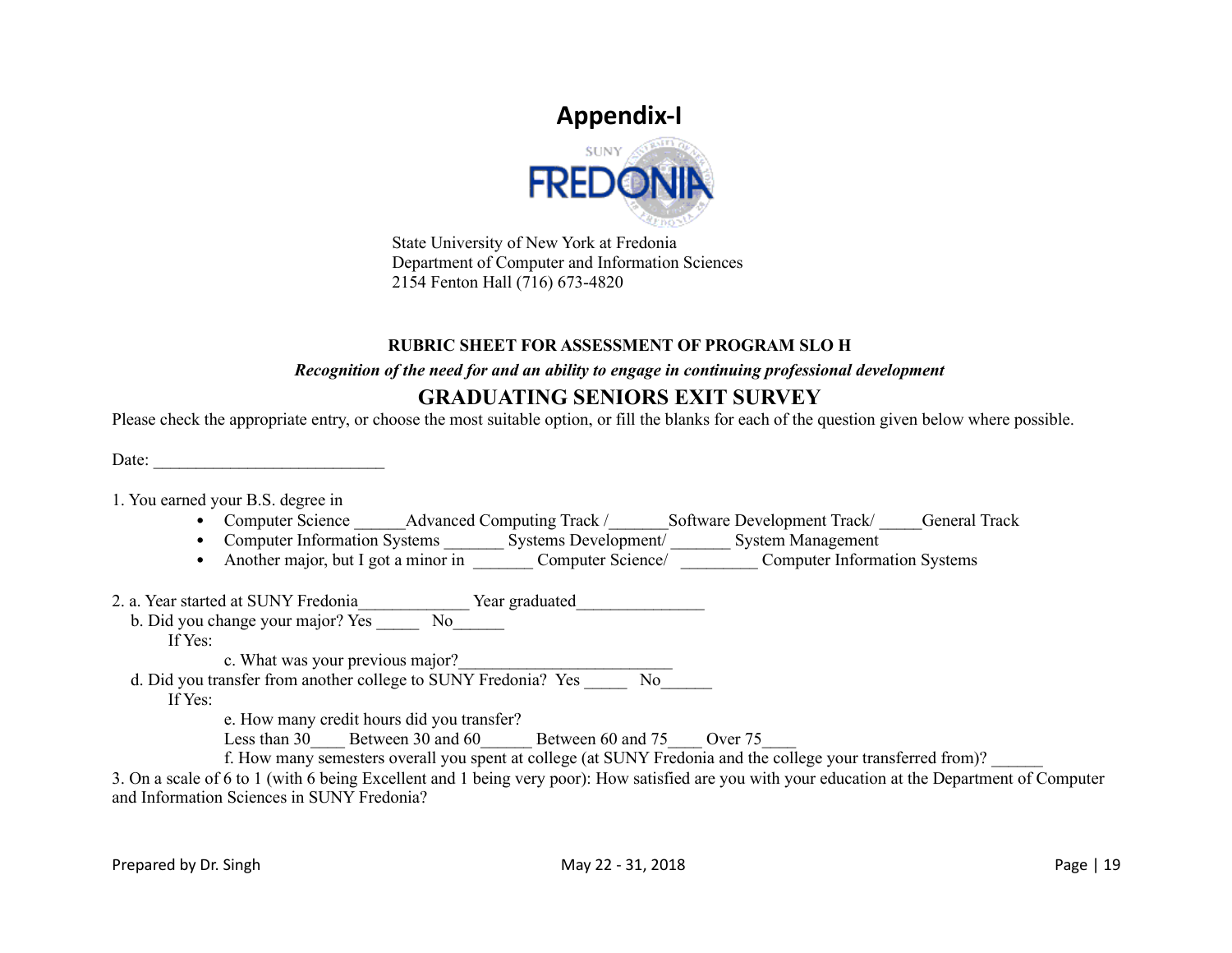4. Did you participate in any independent study or group project?

• Yes b. No

5. Did take any of the courses (circle what is appropriate):

- •
- CSIT 499 Project, • CSIT 497 Thesis,
- HONR 400 Thesis,
- CSIT 400 Independent Study,
- CSIT 300 Internship.

#### 6. Did you attend any conferences, workshops, seminars to broaden knowledge and skills?

- Yes b. No
- 7. Do you already have a job offer?
	- Yes b. No

If yes, is it related to your major?

- Yes b. No
- 8. Do you plan to attend graduate school?
	- Yes, already accepted into graduate school; Field:
	- Yes, applying now; Field:
	- Yes, in the future
	- No

9. List five courses you liked the most at Fredonia

- a. \_\_\_\_\_\_\_\_\_\_\_\_\_\_\_\_\_\_\_\_\_\_\_\_\_\_\_\_\_\_\_\_\_\_\_\_\_\_\_\_\_\_\_ b. \_\_\_\_\_\_\_\_\_\_\_\_\_\_\_\_\_\_\_\_\_\_\_\_\_\_\_\_\_\_\_\_\_\_\_\_\_\_\_\_\_\_\_
- c. \_\_\_\_\_\_\_\_\_\_\_\_\_\_\_\_\_\_\_\_\_\_\_\_\_\_\_\_\_\_\_\_\_\_\_\_\_\_\_\_\_\_\_
- d. \_\_\_\_\_\_\_\_\_\_\_\_\_\_\_\_\_\_\_\_\_\_\_\_\_\_\_\_\_\_\_\_\_\_\_\_\_\_\_\_\_\_\_
- $e.$

10. If you have a job offer, list four courses that were most beneficial to you in securing the job.

a. \_\_\_\_\_\_\_\_\_\_\_\_\_\_\_\_\_\_\_\_\_\_\_\_\_\_\_\_\_\_\_\_\_\_\_\_\_\_\_\_\_\_\_ b. \_\_\_\_\_\_\_\_\_\_\_\_\_\_\_\_\_\_\_\_\_\_\_\_\_\_\_\_\_\_\_\_\_\_\_\_\_\_\_\_\_\_\_ c. \_\_\_\_\_\_\_\_\_\_\_\_\_\_\_\_\_\_\_\_\_\_\_\_\_\_\_\_\_\_\_\_\_\_\_\_\_\_\_\_\_\_\_  $d.$ 

Prepared by Dr. Singh May 20 - 31, 2018 May 22 - 31, 2018